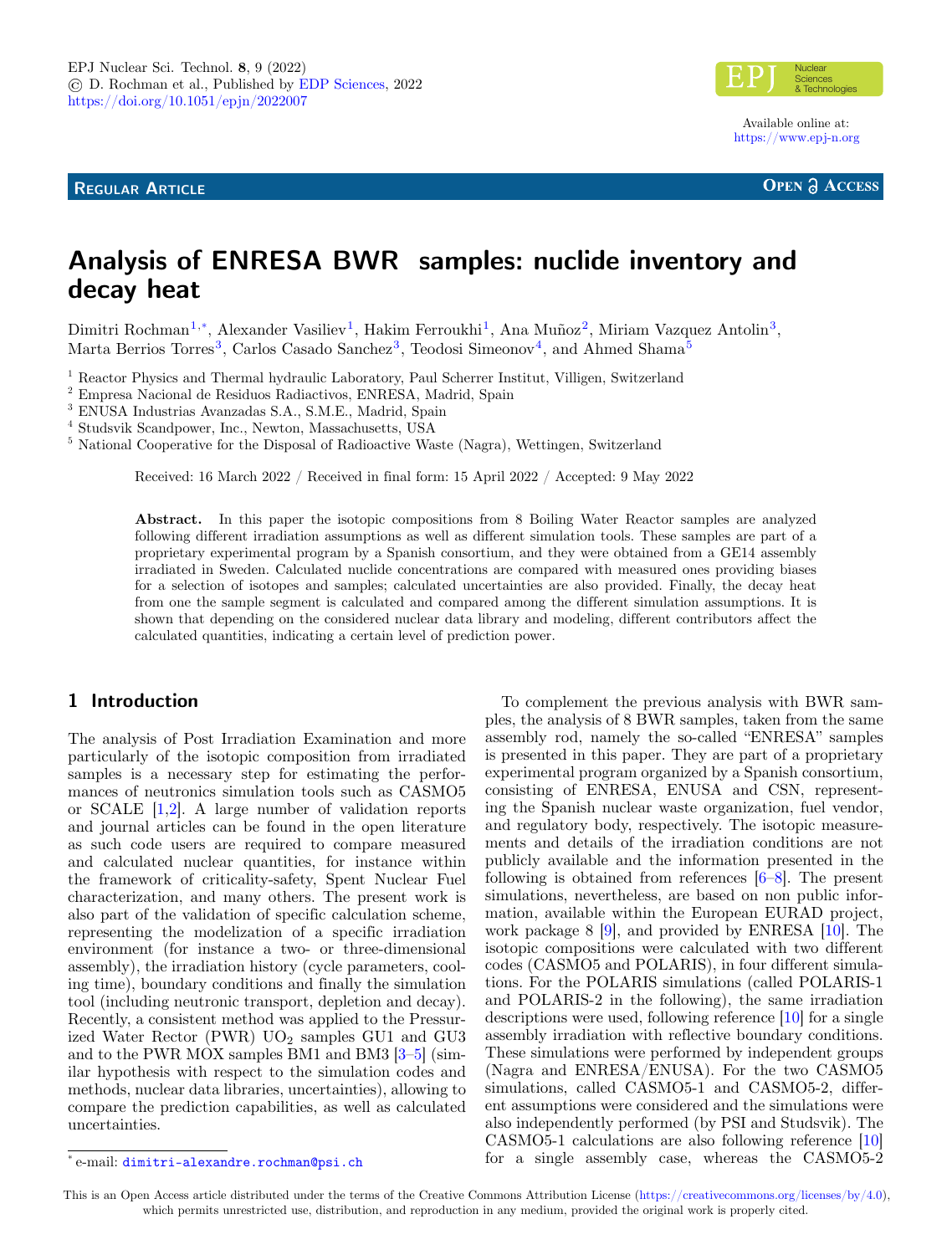case represents an attempt to model a  $3 \times 3$  cluster of assemblies, based on reference [\[10\]](#page-14-7).

Results concerning comparisons between measured and calculated isotopic concentrations and calculated uncertainties, as well as a comparison between calculated decay heat values (and uncertainties) are presented in the following. Apart from helping for the validation of the mentioned codes, this work contributes to the studies performed in the European Project called EURAD, and more specifically in the work package 8, dedicated to "Spent Fuel Characterization". This work will show that the spread of results from the four simulations also indicates differences which can be larger than the calculated uncertainties themselves.

## **2 The BWR samples**

As mentioned in the introduction, the 8 BWR samples used in this work are from the proprietary Spanish experimental program. Despite the non-public aspect of parts of the irradiation information, all data presented in this paper are extracted from publicly-available publications, see references  $[6-8, 11-13]$  $[6-8, 11-13]$  $[6-8, 11-13]$  $[6-8, 11-13]$ , but the simulation history and measured values are obtained from the EURAD project. In the following sections, a number of details will be given, not necessary sufficient to perform the irradiation simulations.

### **2.1 Assembly characteristics**

Measurements of the isotopic compositions were performed for the rod J8 from the GE-14  $10 \times 10$  assembly called GN592, irradiated in Sweden, in the Forsmark Unit 3 BWR reactor, see the schematic representation in [Figure 1.](#page-2-0) The assembly  $GN592$  was made of 92  $UO<sub>2</sub>$ rods, including 14 part-length rods, nine rods containing  $Gd_2O_3$ , and seven different uranium enrichments. As indicated in the figure, natural uranium was used as blankets at the top and bottom of the assembly. The eight samples are located at six vertical positions in the J8 rod, as indicated in the figure. Such positions span over the dominant and the vanishing parts of the assembly. The segments indicated in the figure correspond to the division performed by the core simulator. For each segment, different values for the irradiation conditions are provided in reference [\[10\]](#page-14-7). As noticed, two segments contain each two samples (samples ENRESA-1 and -2, and ENRESA-3 and -7), allowing for testing the reproducibility and randomness of the isotopic measurements. The rod J8 was made of  $UO<sub>2</sub>$  with an enrichment of 3.95% of  $235$ U, without gadolinium, for all segments containing samples. The cladding is made of Zircaloy-2. [Table 1](#page-2-1) summarized the non-proprietary data for GN592 assembly parameters from reference [\[12\]](#page-14-10). The assembly GN592 was irradiated for five consecutive cycles (cycle 16–20) from July 24, 2000, and was discharged on May 28, 2005.

One can notice that the fuel temperature is provided at a specific burnup value. It is nevertheless recognized that the fuel temperature can vary up to a few hundred degrees as a function of the segment burnup and power [\[14\]](#page-14-11). These parameters were used in all the following simulations.

### **2.2 Sample burnup values**

The burnup values for the 8 samples are both provided in the EURAD document (not publicly available), and in published studies, as presented in [Table 2.](#page-3-0) Samples are ordered as a function of the axial height (Note a certain difference between different references; such differences do not modify the node of interest). There are some discrepancies in the reported values, not larger than a few MWd/kgU, except for sample 4, where reference  $[6]$ report 56 MWd/kgU, whereas other values are sensibly lower. Reference [\[6\]](#page-14-4) is in fact using the values reported in reference [\[10\]](#page-14-7) based on the  $\mathrm{^{148}Nd/^{238}U}$  measurements. The reported uncertainty for this value is nevertheless large, or larger than for the other samples. Additionally, burnup calculations based on other Nd isotopes, <sup>235</sup>U or  $^{239}$ Pu are generally lower for this sample [\[10\]](#page-14-7). It can be mentioned that the original report [\[10\]](#page-14-7) indicates that the determination of sample burnup values based on actinide concentrations is less reliable for BWR than for PWR, due to the complex irradiation conditions. Values derived from gamma-scanning or <sup>148</sup>Nd are therefore more trustful.

In the present work, the CASMO5 single assembly calculations (called CASMO5-1 in the following) are performed to match the <sup>148</sup>Nd contents, by modifying the segment burnup to obtain an agreement for the  $^{148}$ Nd isotopic concentrations. Therefore, the calculated sample burnup values are in agreement with reference [\[6\]](#page-14-4). It is nevertheless important to note that different burnup values are obtained (and reported), based on the selected reference isotopes; it is an advantage to propose different burnup values for the same sample, but it also leads to accept a certain amount of uncertainty. In cases reported in reference [\[10\]](#page-14-7), the spreads between burnup values, for the same sample, vary from 2.0 to 5.9% (standard deviation).

A final remark concerning samples 5 and 8 can be made. As indicated in [Figure 1,](#page-2-0) these two samples are assumed to be in different nodes. This comes from the fact that they are separated by about more than 10 cm, as mentioned in [Table 2.](#page-3-0) In the original report [\[10\]](#page-14-7), samples 5 and 8 are indicated to be in the same node in one table of the report, but sample 5 is locatey close to the limit between two consecutive nodes. As these samples are located in an elevation where the gradient of the neutron flux is strong, it can have an important impact on the simulation. In the present work, these samples are either considered in different nodes (the simulations are performed with different values for the sample environment) or an average of the irradiation conditions is considered (as detailed in Sect. [3.1.3](#page-6-0) for the Polaris-2 simulations).

### **2.3 Measurements for isotopic concentrations**

All measurements were performed at the Studsvik Nuclear Laboratory between 2006 and 2009. A large number of isotopes were measured: 68 nuclides (14 actinides and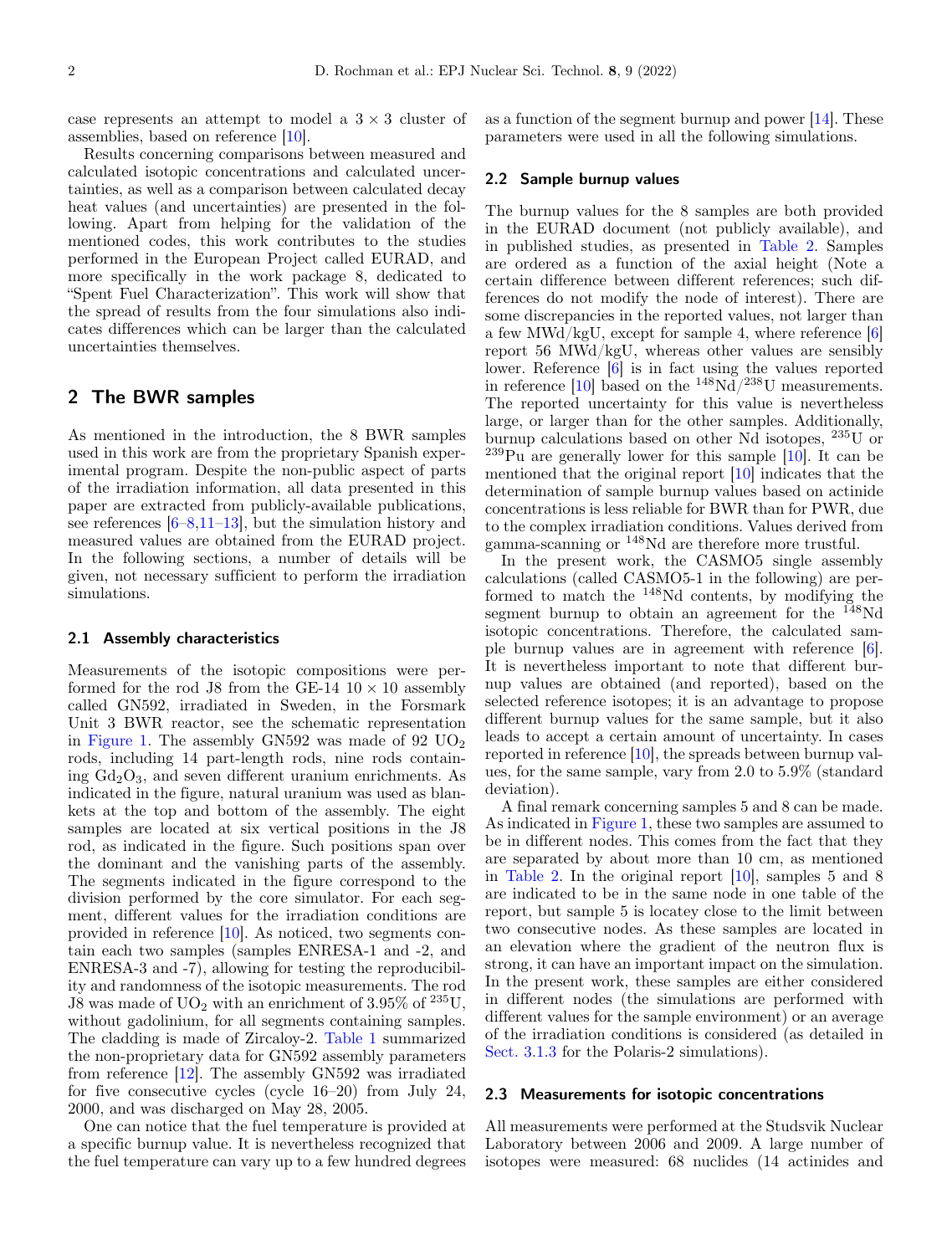

<span id="page-2-0"></span>**Fig. 1.** Assembly GN592, GE-14 type, with various rod types. The rod J8 containing the 8 samples is indicated in red for the transverse view. On the right is indicated the axial sample positions. Segments in green corresponds to natural uranium [\[6\]](#page-14-4).

**Table 1.** Parameters for the assembly GN592, as presented in reference [\[12\]](#page-14-10).

<span id="page-2-1"></span>

|                           | Reactor and assembly data |                           |                 |  |  |  |  |  |
|---------------------------|---------------------------|---------------------------|-----------------|--|--|--|--|--|
| Reactor                   | Forsmark unit 3           | Operating pressure (bar)  | 70              |  |  |  |  |  |
| Assembly type             | GE-14 $10 \times 10$      | Number of fuel rods       | 92              |  |  |  |  |  |
| Number of gadolinia rods  | 9                         | Number of water rods      | $\overline{2}$  |  |  |  |  |  |
| Fuel rod pitch (cm)       | 1.295                     | Channel material          | $Zirc-2$        |  |  |  |  |  |
| Channel temperature $(K)$ | 560                       | Active fuel length (cm)   | 368             |  |  |  |  |  |
|                           | Fuel rod data             |                           |                 |  |  |  |  |  |
| Pellet radius (cm)        | 0.438                     | Pellet material           | UO <sub>2</sub> |  |  |  |  |  |
| Pellet density $(g/cm^3)$ | 10.50                     | Fuel temperature $(K)$    | 792             |  |  |  |  |  |
| Clad inner radius $\pm$   | 0.447                     | Clad outer radius $(cm)$  | 0.513           |  |  |  |  |  |
| Clad material             | $Zirc-2$                  | Clad temperature $(K)$    | 560             |  |  |  |  |  |
|                           | Water rod data            |                           |                 |  |  |  |  |  |
| Water rod material        | $Zirc-2$                  | Water rod temperature (K) | 560             |  |  |  |  |  |

54 fission products), as well as 21 elements for each of the eight samples. The list of 68 nuclides is found in the following of this paper, within tables and figures. In this work, only the isotopic measurements are considered, as the concentrations for the elements were not available. Various techniques of measurements were used, as pre-sented in [Table 3.](#page-4-0) The method of  $\gamma$ -scanning corresponds to rod-axial measurements of <sup>137</sup>Cs gamma-rays, ICP-MS is the Inductively Coupled Plasma - Mass Spectroscopy, IDA corresponds to "Isotope Dilution Analysis / High Pressure Liquid Chromatography - Mass Spectroscopy", and finally DRC-ICP-MS is the "Dynamic Reaction Cell / Inductively Coupled Plasma Mass Spectroscopy". A few isotopes were measured with different techniques as

indicated in the table, such as  $^{235}$ U,  $^{239}$ Pu, or  $^{137}$ Cs, to mention only some application-relevant isotopes. It is not possible neither useful to comment on all measured values and methods, but a few remarks can be made in specific cases.

For <sup>235</sup>U, concentrations were obtained with the ICP-MS and IDA methods. Concentrations from IDA are generally larger than those from ICP-MS (for all but one sample), with smaller standard deviations (smaller by a factor 2–3): the average difference is about 1.7%, well within the ICP-MS uncertainties.

For <sup>239</sup>Pu, same measurement methods as for <sup>235</sup>U were used. Concentrations from IDA are systematically larger than those from ICP-MS, and for six samples, outside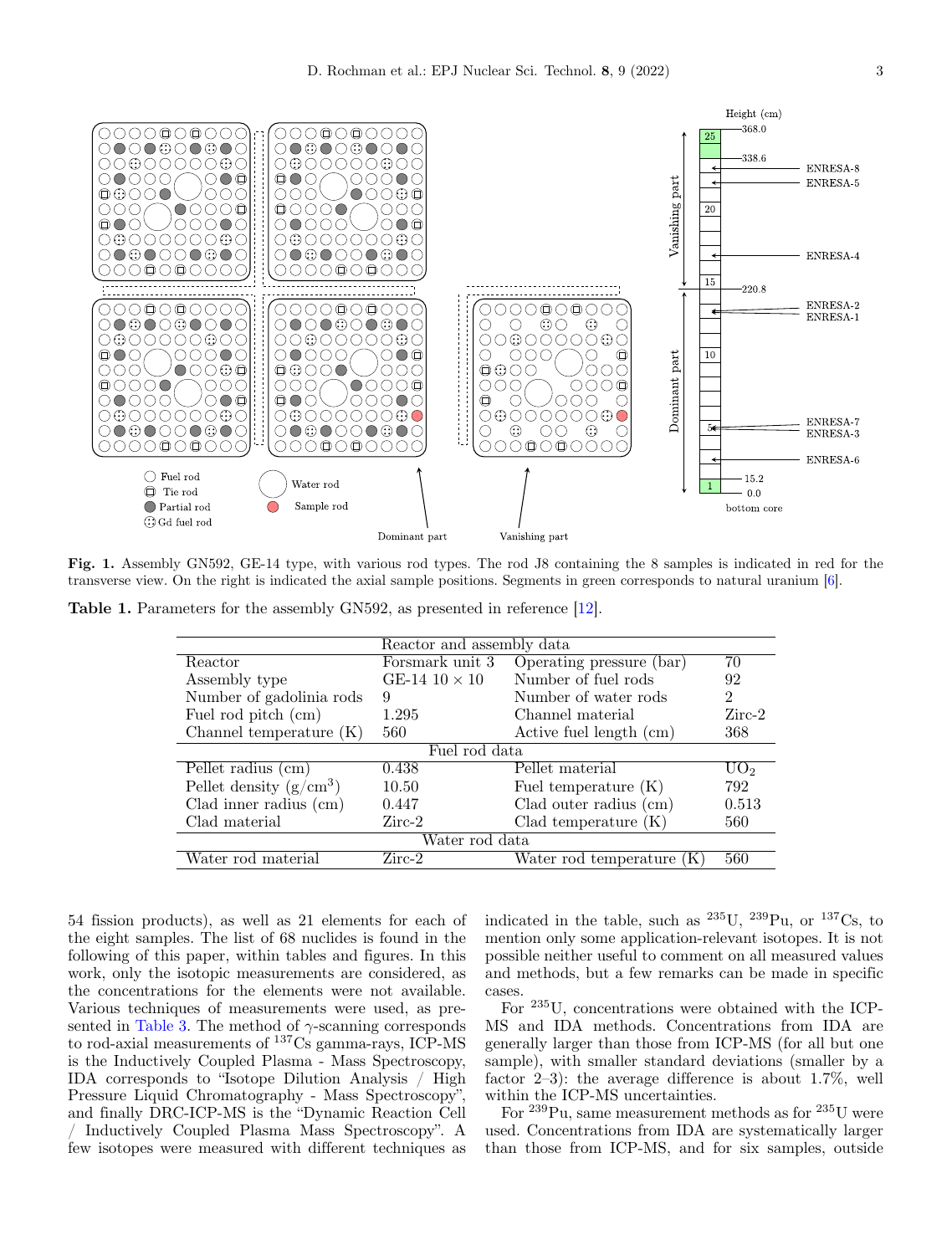<span id="page-3-0"></span>**Table 2.** Characteristics of the ENRESA samples, as found in the literature and this work (from the CASMO5-1 simulations). The axial height is measured from the bottom of the fuel rod end plug.

| Sample ID | Axial height (mm)   | Axial node     | Avg. Void $(\%)$ | $Burnup$ (MWd/kgU) | Region    | Reference                             |
|-----------|---------------------|----------------|------------------|--------------------|-----------|---------------------------------------|
|           | 403                 |                | 2.2              | 43.5               |           | $\vert 7 \vert$                       |
| ENRESA-6  | 397-407             | 3              |                  | 43.1               | Dominant  | $\left[ 6\right]$                     |
|           | $398 - 408$         |                |                  | $\sim 42$          |           | $\left[ 8 \right]$                    |
|           |                     |                |                  | 43.1               |           | This work                             |
|           | $70\overline{7}$    |                | $\bar{1}\bar{3}$ | $\overline{49.0}$  |           | $\overline{7}$                        |
| ENRESA-7  | $702 - 712$         | $\overline{5}$ |                  | 47.8               | Dominant  | [6]                                   |
|           | 702-712             |                |                  | ${\sim}50$         |           | [8]                                   |
|           |                     |                |                  | 47.8               |           | This work                             |
|           | $\bar{7}1\bar{8}$   |                | $\bar{1}\bar{3}$ | $\overline{49.0}$  |           | $\left\lceil 7 \right\rceil$          |
| ENRESA-3  | 712-722             | 5              |                  | 51.5               | Dominant  | [6]                                   |
|           | 712.6-722.6         |                |                  | ${\sim}50$         |           | $\overline{8}$                        |
|           |                     |                |                  | $51.4\,$           |           | This work                             |
|           | 1847                |                | $\overline{51}$  | $50.\overline{4}$  |           |                                       |
| ENRESA-1  | $1842 - 1852$       | 13             |                  | 50.4               | Dominant  | $\begin{bmatrix} 6 \ 7 \end{bmatrix}$ |
|           | $1841.8 - 1851.8$   |                |                  | ${\sim}50$         |           | $\left[ 8 \right]$                    |
|           |                     |                |                  | $50.2\,$           |           | This work                             |
|           | 1858                |                | $\bar{5}\bar{1}$ | $50.7$             |           | $\left\lceil 7 \right\rceil$          |
| ENRESA-2  | $1852 - 1862$       | 13             |                  | $51.1\,$           | Dominant  | [6]                                   |
|           | 1852.4-1862.4       |                |                  | ${\sim}50$         |           | $\left[ 8\right]$                     |
|           |                     |                |                  | $51.1\,$           |           | This work                             |
|           | 2508                |                | $\bar{6}\bar{1}$ | 51.1               |           | $\left\lceil 7\right\rceil$           |
| ENRESA-4  | $2503 - 2513$       | 17             |                  | $56.0\,$           | Vanishing | [6]                                   |
|           | $2503 - 2513$       |                |                  | ${\sim}53$         |           | [8]                                   |
|           |                     |                |                  | $56.6\,$           |           | This work                             |
|           | $3282$ <sup>-</sup> |                | $\bar{6}\bar{7}$ | $43.\overline{6}$  |           | $\left\lceil 7\right\rceil$           |
| ENRESA-5  | 3277-3287           | 22             |                  | $43.6\,$           | Vanishing | [6]                                   |
|           | 3277-3287           |                |                  | ${\sim}42$         |           | $\left[8\right]$                      |
|           |                     |                |                  | $43.3\,$           |           | This work                             |
|           | 3389                |                | 67               | $38.\overline{3}$  |           | $\left[ 7\right]$                     |
| ENRESA-8  | $3384 - 3394$       | 23             |                  | 38.3               | Vanishing | [6]<br>[8]                            |
|           | 3384-3394           |                |                  | ${\sim}39$         |           |                                       |
|           |                     |                |                  | 38.4               |           | This work                             |

one experimental standard deviation. The average difference is about 8% between concentrations from both methods.

For <sup>137</sup>Cs, the concentrations were obtained by means of gamma-scanning and IDA. Uncertainties are generally between 1 and 3%, and for six samples, differences between both method concentrations are larger than one standard deviation.

Additionally, a number of concentrations are provided at the end of irradiation, implying that a specific decay correction was applied to the original measured concentrations. This concerns the nuclide inventories based on gamma-scanning, and other specific cases from the IDA measurements (some Gd, Eu, Cs, Pu and Am).

Final remarks can be made for samples being very close: samples 1 and 2, and samples 3 and 7, see [Figure 1](#page-2-0) (denominated  $1/2$  and  $3/7$  in the following). As these samples are separated by about 1 cm, their nuclide concentrations are expected to be very close: differences cannot be observed from the calculation aspect (samples located in same segments), and differences between measured values should not exceed statistical variations. For a large

number of important isotopes (e.g.  $^{235,238}$ U,  $^{239,241}$ Pu,  $^{241}$ Am,  $^{244}$ Cm,  $^{137}$ Cs), the concentrations for these samples are in agreement (within one standard deviation for the IDA method). But some discrepancies can be observed for sample  $3/7$  concerning  $148$ Nd.

# **3 Analysis of PIE**

The analysis of the sample nuclide concentrations was performed by four different institutes, based on the same description of the experimental program, i.e. report reference [\[10\]](#page-14-7). Differences in the results, expressed in terms of  $C/E - 1$  (C: calculated values and E: experimental values), are nevertheless observed and presented in the following. As four different simulations are performed, four different C values are obtained. It is expected that such differences in calculated concentrations arise from different interpretation and modeling of sample irradiation conditions, as well as from the different transport and depletion codes. As a recall, readers can also find different analysis in references [\[6](#page-14-4)[–8\]](#page-14-5).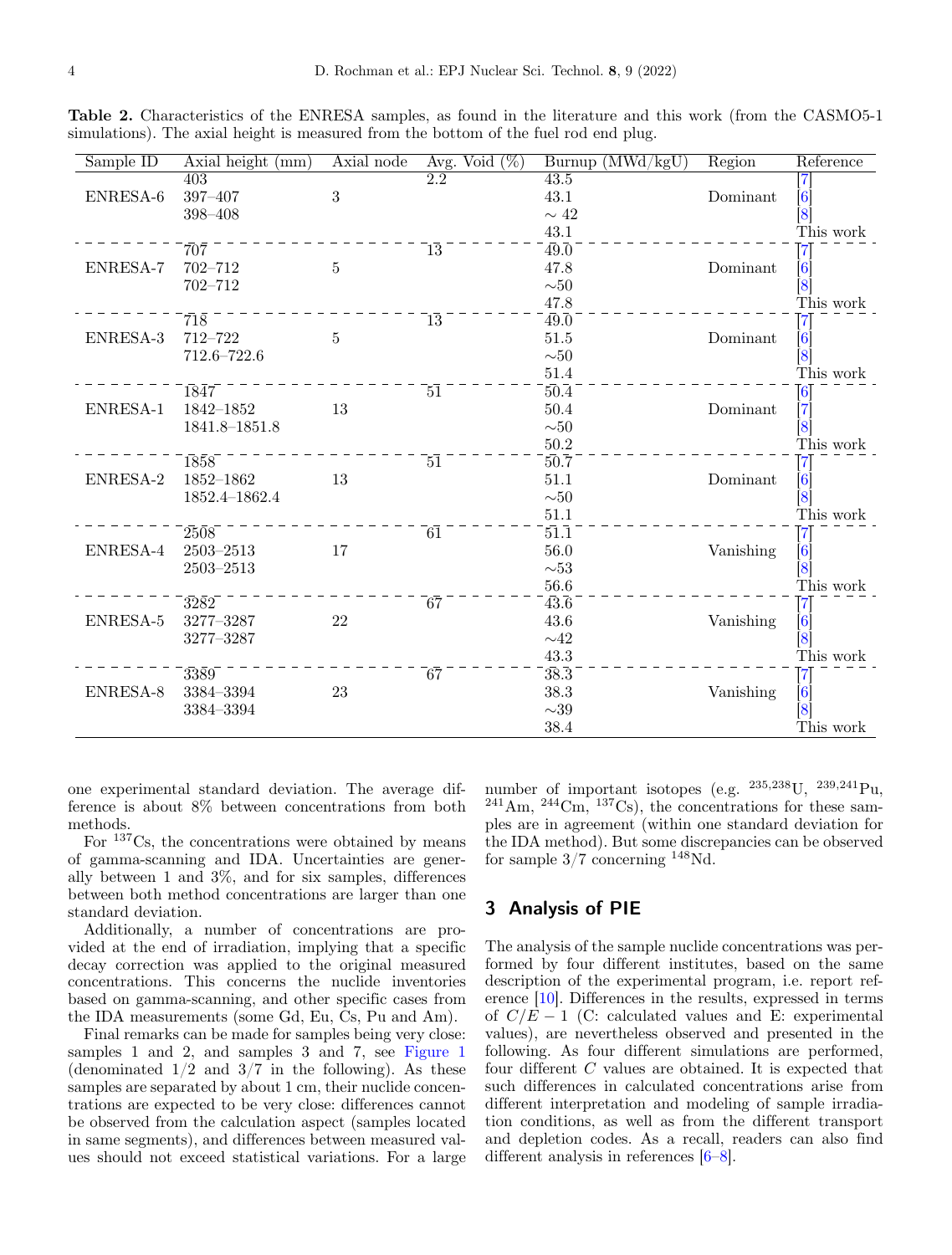|                            | $\gamma$ -  | ICP-MS $w/$ | ICP-MS      | IDA            | DRC-        |                             | $\gamma$ -  | ICP-MS $w/$ | ICP-MS      | IDA         |
|----------------------------|-------------|-------------|-------------|----------------|-------------|-----------------------------|-------------|-------------|-------------|-------------|
|                            | $scanning$  | calibration |             |                | ICP-MS      |                             | scanning    | calibration |             |             |
| $\overline{^{234}{\rm U}}$ |             | $\mathbf X$ |             | $\mathbf x$    |             | $\overline{^{235}U}$        |             | $\mathbf x$ |             | $\mathbf x$ |
| $^{236}\mathrm{U}$         |             | $\mathbf x$ |             | $\mathbf x$    |             | $238$ U                     |             |             |             | $\mathbf X$ |
| $^{237}\mathrm{Np}$        |             | $\mathbf x$ |             |                |             | $^{238}\rm{Pu}$             |             |             |             | $\mathbf x$ |
| $^{239}\mathrm{Pu}$        |             | $\mathbf x$ |             | $\mathbf x$    |             | $^{240}\mathrm{Pu}$         |             | $\mathbf X$ |             | $\mathbf X$ |
| $^{241}\mathrm{Pu}$        |             |             |             | $\mathbf x$    |             | $\rm ^{242}Pu$              |             |             |             | $\mathbf x$ |
| $^{241}\mathrm{Am}$        |             |             |             | $\mathbf X$    |             | $^{243}\mathrm{Am}$         |             | $\mathbf x$ |             | $\mathbf X$ |
| $\rm ^{244}Cm$             |             | $\mathbf X$ |             |                |             | $^{246}\mathrm{Cm}$         |             | $\mathbf X$ |             |             |
| 90Sr                       |             |             |             |                | $\mathbf x$ | $92,94-100M_0$              |             |             |             | $\mathbf x$ |
| $^{99}\mathrm{Te}$         |             | $\mathbf x$ | $\mathbf X$ |                |             | $^{101,102,104}\mathrm{Ru}$ |             |             | $\mathbf X$ |             |
| $^{103,106}\mathrm{Ru}$    | $\mathbf X$ |             |             |                |             | $^{103}\mathrm{Rh}$         |             |             | $\mathbf X$ |             |
| $^{109}\mathrm{Ag}$        |             |             | $\mathbf x$ |                |             | $105 - 110Pd$               |             |             | $\mathbf X$ |             |
| $^{\rm 111-114}\rm{Cd}$    |             |             | $\mathbf x$ |                |             | 125Sb                       | $\mathbf x$ |             |             |             |
| $133C_S$                   |             | $\mathbf x$ | $\mathbf X$ | $(\mathbf{x})$ |             | $134,137C_S$                | $\mathbf x$ |             |             | $\mathbf X$ |
| $135C_S$                   |             |             |             | $\mathbf x$    |             | $^{139}\rm{La}$             | $\mathbf x$ |             |             |             |
| $140$ Ce                   | $\mathbf x$ |             |             | $\mathbf x$    |             | $142$ Ce                    |             |             |             | $\mathbf X$ |
| $144$ Ce                   | $\mathbf x$ |             |             |                |             | 142Nd                       |             |             |             | $\mathbf X$ |
| $143 - 146,150 \text{Nd}$  |             | $\mathbf x$ |             | $\mathbf x$    |             | ${}^{148}\mathrm{Nd}$       |             |             |             | $\mathbf X$ |
| $\rm ^{147-154}Sm$         |             |             |             | $\mathbf x$    |             | $^{153,155}\mathrm{Eu}$     |             |             |             | $\mathbf X$ |
| $^{154}\mathrm{Eu}$        | $\mathbf X$ |             |             | $\mathbf X$    |             | $^{154-160}\mathrm{Gd}$     |             |             |             | $\mathbf X$ |

<span id="page-4-0"></span>**Table 3.** List of measurement methods for each isotope. See text for details.

As mentioned earlier, a large number of nuclide concentrations were measured, and not all results can be presented here. In the following, the comparisons will be performed for a selection of isotopes, coming from an expert choice based on the isotope relevance and experimental confidence.

#### **3.1 Modeling**

The modeling of the sample irradiation is performed following a traditional approach. Two-dimensional simulations are performed, for specific assembly segments (vertical slices), given specifications from reference [\[10\]](#page-14-7). The irradiation characteristics are varying with irradiation steps, for each cycle. As presented in this section, four different simulations are performed, two with CASMO5 [\[1\]](#page-14-0), and two with POLARIS [\[2\]](#page-14-1). Due to the proprietary aspect of report reference [\[10\]](#page-14-7), no details are provided for specific model parameters.

Some remarks can be applicable to all modeling options. The pin of interest, as indicated in [Figure 1,](#page-2-0) is on the narrow side of assembly GN592. This location makes the pin neutronic and thermal-hydraulic environment very sensitive to the surroundings, especially the assembly across the side from the fuel rod J8 of GN592. Additionally, as the considered assemblies are of small size, the neutronic and thermal-hydraulic environment can be significantly affected by the core periphery and possibly inserted control blades. For GN592, the irradiation position for the two last cycles was close to the core periphery, but no information is available about the position of the control blades for cycle 17 and 18.

The four different simulation approach can be summarized as follows:

- CASMO5-1: single assembly model, reflective boundaries, adjusted burnup to fit the <sup>148</sup>Nd measured concentrations, code version 2.03.00, with the ENDF-B/VII.1 nuclear data library,
- CASMO5-2:  $3 \times 3$  assemblies model, reflective boundaries, no burnup adjustment, code version 3.02.00, with ENDF-B/VII.1,
- POLARIS-1: single assembly, reflective boundary, no burnup adjustment, code version 6.2.3, with the SCALE 56-group multigroup library,
- POLARIS-2: single assembly, reflective boundary, adjusted burnup to fit the  $148$ Nd measured concentrations, code version 6.2.4, with the SCALE v7-252 multigroup cross section library.

### 3.1.1 Single-assembly CASMO5 calculations

This CASMO5 simulation is similar to the single-assembly analysis performed for the GU1, GU3 and BM1 samples. It will be referenced as CASMO5-1 in the following. The transport and depletion calculations are performed with the version 2.03 of CASMO5, using the library called "e7r1.201.586.bin", based on the US ENDF/B-VII.1 original nuclear data library. The specificity of the neighboring assemblies are not considered, although a number of average parameters are provided in reference [\[10\]](#page-14-7) for assemblies surrounding GN592 (not all necessary information can be found in this reference). Two-dimensional segments are modeled, as presented in [Figure 1,](#page-2-0) leading to six models (for different samples), with different geometries (either dominant or vanishing parts), and different parameters such as fuel and moderator temperatures, void fraction, varying at each depletion steps over the five consecutive cycles (with downtime). For each cycle, between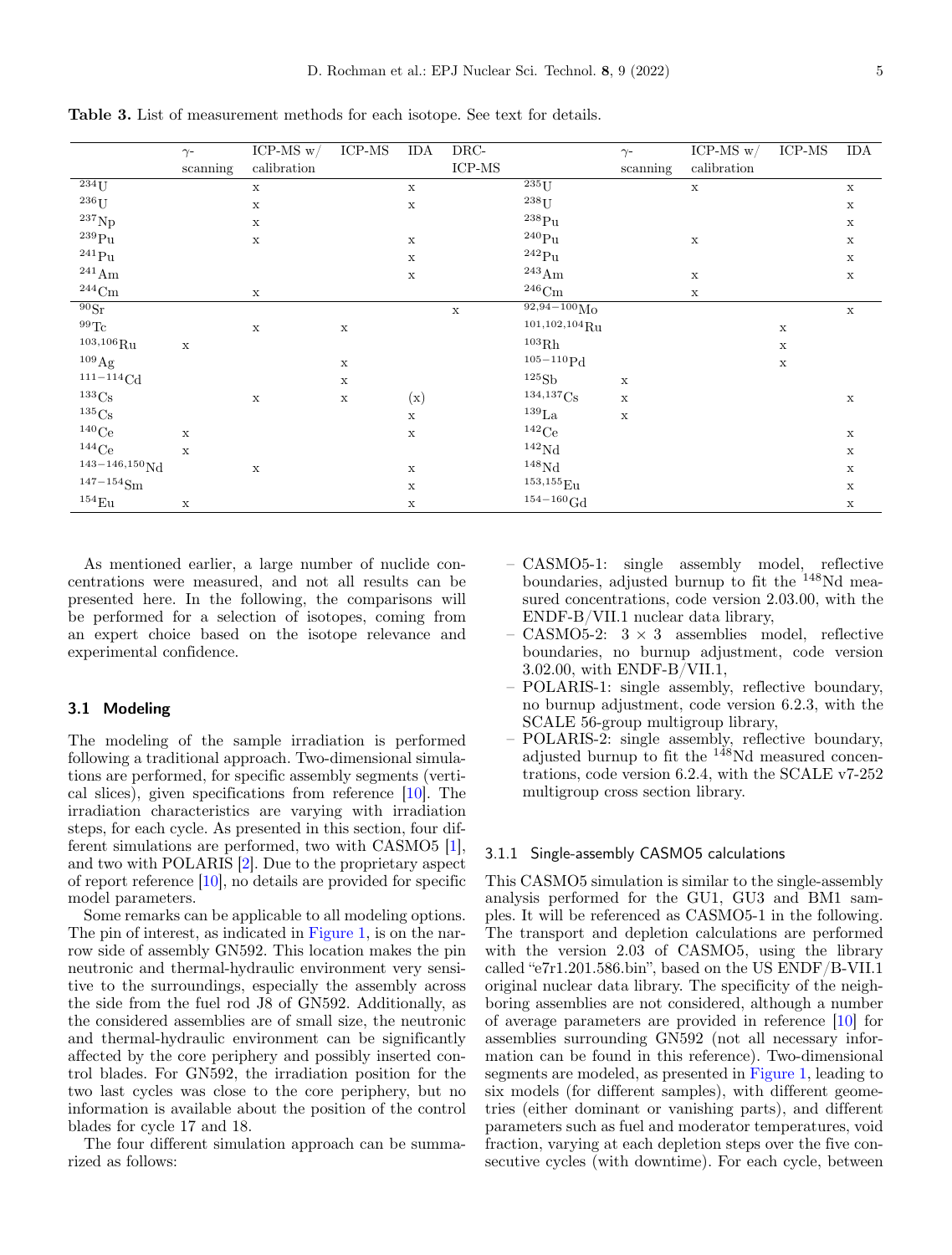

<span id="page-5-0"></span>**Fig. 2.** Comparison for calculated and measured nuclide concentrations between the four types of calculations (top: actinides, bottom: fission products). In each subbox, data are ordered from left to right as a function of the sample vertical elevation.

10 and 15 irradiation steps are used. The nuclide concentrations are extracted at the end of the irradiation, with defined cooling steps, corresponding to the measurement periods. Similarly, a segment decay heat is calculated using the module called "SNF-Lite" from CASMO5.

Reference [\[10\]](#page-14-7) provides the calculated sample burnup values, based on different burnup indicators for each sample (Nd isotopes,  $^{235}$ U and  $^{239}$ Pu concentrations and  $^{137}$ Cs gamma-scanning). In these calculations, the burnup values derived from the <sup>148</sup>Nd concentrations are considered and burnup steps for these calculations are adjusted to reproduce these concentrations.

In the following, the results for samples ENRESA-1 to -8 are presented in [Figure 2](#page-5-0) for the nuclide concentrations, and in [Figure 3](#page-9-0) for the decay heat obtained from the segment of the ENRESA-1 sample. Additionally, tabulated  $C/E$  values are presented in [Table A.2](#page-12-0) for sample ENRESA-1.

#### 3.1.2 Multi-assembly (MxN) CASMO5 calculations

These simulations, denoted as CASMO5-2 in the text, are performed with CASMO5, version 3.02.00, and the nuclear data library "e7r1.202.586.bin". Differences due to the code version regarding the previous simulations are expected to be small compared to the those coming from the change of modeling. The goal of this, so-called "MxN", simulation (or multi-segment option) is to compute the sample exposure by performing burnup calculations for an entire,  $3 \times 3$ -assembly system. Examples of such approach can be found in reference [\[15\]](#page-14-13) for the ARIANE BM1 sample, for pin power calculations of a full PWR core [\[16\]](#page-14-14), and for bowing effects in references [\[17,](#page-14-15)[18\]](#page-15-0).

In general, such simulation should provide more realistic boundary conditions, compared to single assembly

models, for the irradiation of the assembly GN592 placed in the middle and from there for the calculation of the pin exposures. For a proper simulation, the  $3 \times 3$  assembly material and geometry properties,  $3 \times 3$ -void distributions, 3 × 3-fuel and moderator temperatures, and control rod insertion should be provided for each burnup step, in addition to the beginning of cycle (BOC) burnups for the surrounding assemblies for each axial level. An iterative procedure is applied for each burnup step, with power density for the entire system varied until corresponding axial nodal burnup of GN592 provided in reference [\[10\]](#page-14-7) is reached. However, reference [\[10\]](#page-14-7) provides only limited information for the properties and the irradiation conditions of surrounding assemblies. Therefore, the analysis presented in this work were performed under several assumptions derived from the limited  $3 \times 3$  data provided in reference [\[10\]](#page-14-7) and the data available for assembly GN592: radially uniform, across all assemblies, void, and fuel temperature, and moderator temperature, distributions; a control rod was inserted for all samples during the irradiation in cycles 17 and 18; axially uniform BOC burnup for the surrounding side assemblies equal to assembly average, fixed pin-layout, geometry and burnup equal to 25 MWd/kgHM for the assemblies in the corners of the  $3 \times 3$ -system; reflective boundary condition for all cycles assuming inner-core position for the  $3 \times 3$ -cell. It is expected that these assumptions will impact the sample irradiation environment, and not automatically lead to the correct sample burnup. For example, for sample ENRESA-1, this procedure leads to a sample burnup of 47.9 MWd/kgU. This type of simulation, without normalization to <sup>148</sup>Nd concentrations, approaches the isotopic evaluation from another aspect and provides an estimate for quality of the modeling with limited amount of information. It should be pointed out that, in realistic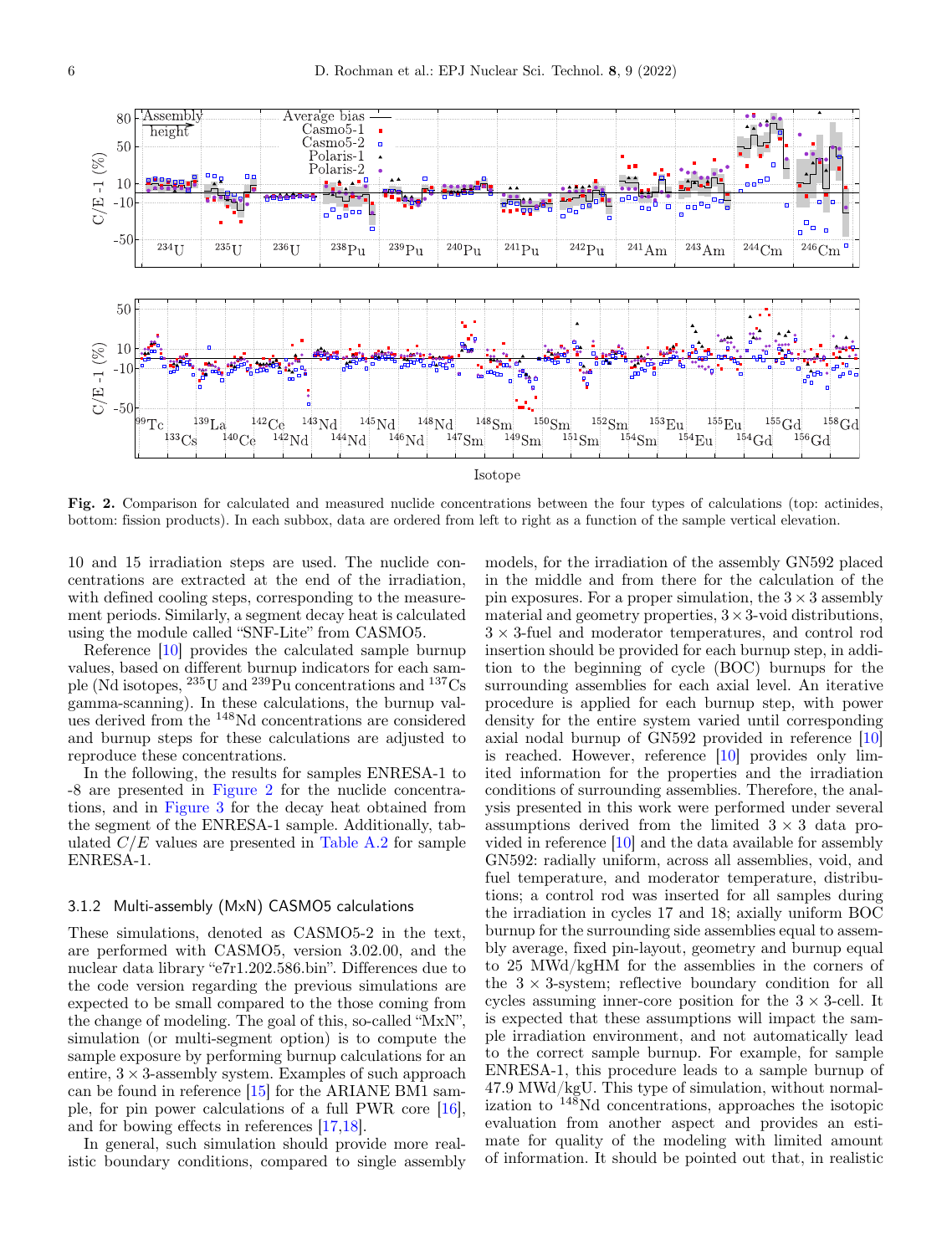cases without measurements, the normalization to <sup>148</sup>Nd will not be available and code performances cannot be expected to be as good as when the <sup>148</sup>Nd concentrations are known. The impact of not normalizing the sample burnup was also presented in reference [\[5\]](#page-14-3) for the BM1 sample and full core simulations.

#### <span id="page-6-0"></span>3.1.3 POLARIS models

The modeling using the SCALE/POLARIS code was performed at Nagra and independently at ENUSA. In the following, results from Nagra and ENUSA will be labeled "POLARIS-1" and "POLARIS-2", respectively.

In the case of the POLARIS-1 simulations, the calculations were performed using POLARIS from the SCALE nuclear modeling and simulation code [\[19\]](#page-15-1) (version 6.2.3), along with the SCALE 56-group multigroup library. The decay and fission yield data are based on the ENDF/B-VII.1 nuclear data library, while the multigroup cross-section library is based primarily on ENDF/B-VII.1, along with supplementary data from the JEFF-3.0/A nuclear data library, which is recommended for generalpurpose reactor physics and LWR analysis. The assembly models in POLARIS are 2D axially symmetric models, representing a single assembly hosting the irradiated sample. The surrounding assemblies of the modeled assembly are approximated by default in Polaris using reflective boundary conditions (radially). ORIGEN is coupled to Polaris to perform the depletion and decay calculations, and therefore to simultaneously generate time-dependent isotopic concentrations, and subsequently decay heat.

The irradiation parameters, e.g., the nodal values of the void fractions, are provided in report [\[10\]](#page-14-7). The power densities and the void fractions at the axial locations of the samples were interpolated from the provided nodal values. Table 3.7 of reference [\[10\]](#page-14-7) provided the nodal values of the power densities, and Table 3.9 of the same reference provided the nodal values of the void fractions. No normalization to the measured Nd isotopes was necessary.

Regarding POLARIS-2 (ENUSA) simulations, the isotopic compositions of six samples (ENUSA-1 and ENUSA-2, as well as ENUSA-3 and ENUSA-7 were analyzed together as they are very close and have the same irradiation history) were calculated using Polaris from the SCALE Code System, version 6.2.4. A two-dimensional single assembly was modeled with the exact irradiation history extracted from reference [\[10\]](#page-14-7), including the downtimes between cycles. The SCALE v7-252 multigroup cross section library based on US ENDF-B/VII.1 nuclear data was used. The sample power at each irradiation step was calculated from the nodal burnup provided in reference [\[10\]](#page-14-7) adjusted to the sample burnup (from the weighted average of Nd values) and divided by the irradiation time of each burnup step. For the samples that were analyzed together the nodal burnup was adjusted to the average burnup of both samples. For the ENUSA-5 sample, since it is located near the limit between nodes 22 and 23, the average history (burnup and void fraction) between both nodes are used. Additionally, the moderator density

was derived from the segment void fraction. Nuclide concentrations at the measurement time were obtained from an ORIGEN decay calculation using the calculated Polaris inventory at the end of irradiation.

### **3.2 Comparison between measured and calculated concentrations**

The comparison between some of the calculated and measured nuclide concentrations are presented in [Figure 2.](#page-5-0) Such comparison is performed for a selection of isotopes, from IDA or ICP-MS with external calibration. When a specific isotope is measured with both methods, the average value is considered. Four different calculated values are presented for each isotopes, obtained from the previous models. For each isotope, the values for the eight samples are presented in the order of elevation in the rod (starting with the sample ENRESA-6 on the left of each subbox, and finishing with ENRESA-8). In the case of the POLARIS-2 calculations, not all samples were analyzed. The solid steps represent the average of the calculations and the gray bands are the calculated uncertainties (one sigma, see Tab. [A.2\)](#page-12-0).

In the case of actinides, the spread of  $C/E$  values is increasing for Am and Cm, as the concentrations of actinides heavier than the fresh fuel content result from many neutron captures, highly sensitive to the neutron fluence and spectrum. The calculation of the concentration of such actinides is also subject to successive cross sections biases. There is also no clear trend as a function of the sample position. The calculated values from the CASMO5-2 simulations, not normalized to the estimated burnup, is showing in general the largest deviations from the measurements. One can observe that if the average is considered (black solid line in the figure), deviations from  $C/E = 1$  appear small for actinides up to <sup>241</sup>Am. This covers the fact that individual calculations can strongly differ, undermining prediction power. This case is relatively similar to the validation of decay heat calculations, as presented in reference [\[20\]](#page-15-2): individual cases can show large deviations from  $C/E = 1$ , but their average is close to  $C/E = 1$ . Finally, one can observe that the prediction of the Cm isotopes is relatively poor, and in the case of <sup>244</sup>Cm, calculated uncertainties do not help understanding differences between C and E (see details in Sect. [4](#page-7-0) for the uncertainties). In the case of fission products, the trends are more case dependent. As mentioned earlier, the experimental <sup>148</sup>Nd concentrations provided in reference [\[10\]](#page-14-7) for samples located in the same segment can differ by up to 8%, which is an important value given that it represents many experimental standard deviations. Different <sup>148</sup>Nd concentrations can lead to sensibly different sample burnup values, and consequently to differences in many calculated isotopic concentrations. It is interesting to compare the present results with the ones presented in reference [\[7\]](#page-14-12) for a large number of measurements for BWR samples. Results are presented in a statistical way (with various moments of distributions) for various isotopes. The trend is similar with the present work for  $^{99}$ Tc,  $^{143,145}$ Nd,  $^{155}$ Gd (overestimation),  $^{133}$ Cs and  $^{149}$ Sm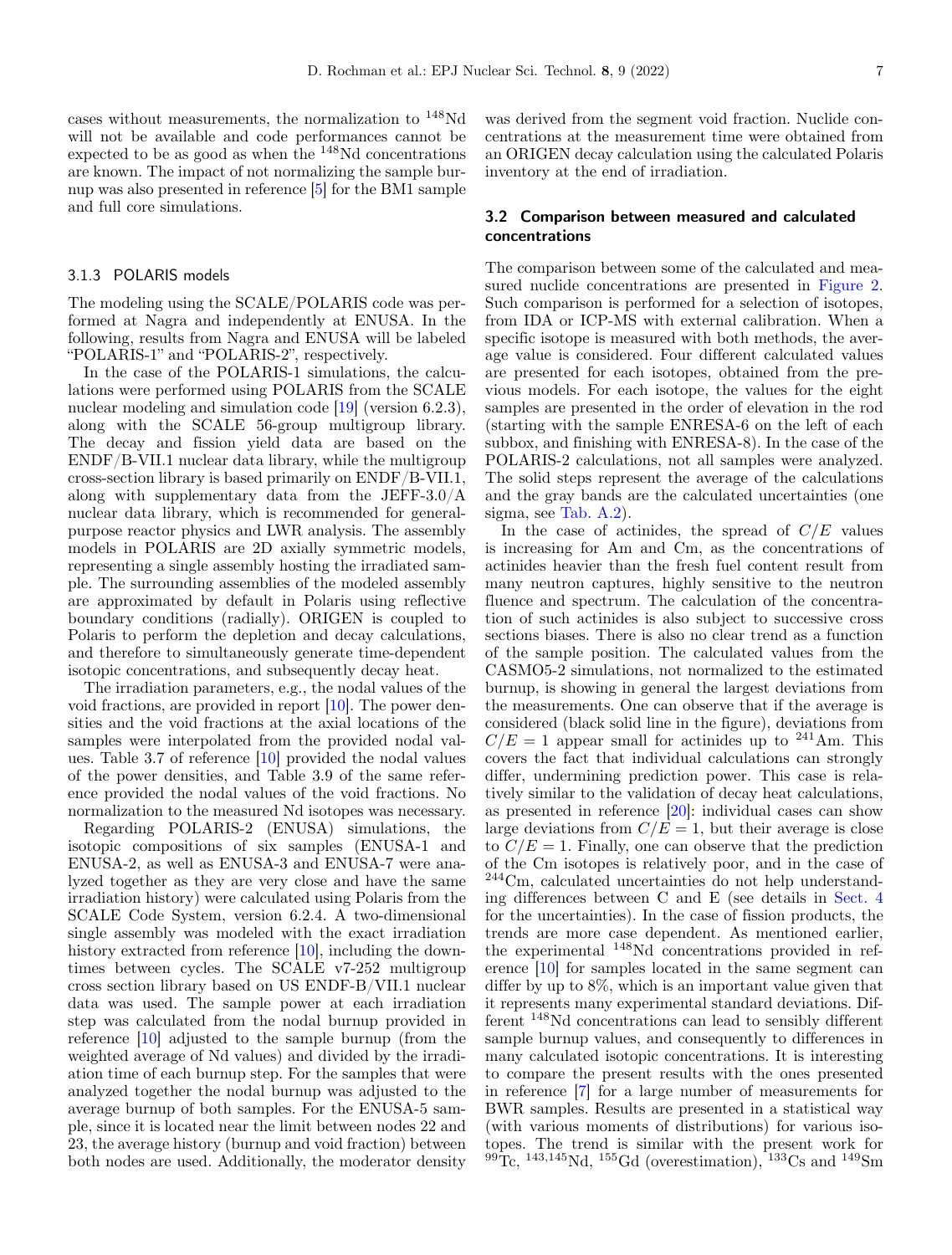(underestimation), given that the eight ENRESA samples are also included in reference [\[7\]](#page-14-12). The observations are not similar for actinides, although  $234$ U,  $239$ Pu and americium isotopes also indicate similar trends.

It can be noted that in the case of the CASMO5-1 calculations and the sample ENRESA-1, the results can be strongly modified if the void fraction is artificially changed in order to fit the measured concentrations: an increase of the void fractions for all cycles helps in improving the agreement for U and Pu isotopes, at the same time.

# <span id="page-7-0"></span>**4 Uncertainties**

The estimation of the uncertainties for nuclide concentrations is performed with the single-assembly calculations using the CASMO5-1 models, as described earlier in the paper. The method consists in repeating similar CASMO5 calculations, each time with slightly different parameters. One parameter (for instance the fuel temperature) is changed at a time. After performing a number of variations, different calculated nuclide concentrations are obtained; the standard deviation of such distribution is considered as the uncertainty due to the variation of a specific input parameter. This way, uncertainties are obtained at the same time for all quantities calculated by CASMO5: nuclide concentrations as well as decay heat. Apart for the void fraction, all input parameters and their uncertainties were varied in a similar way (same method, same initial variations) for the PWR samples called GU1, GU3 and BM1, presented in references [\[3](#page-14-2)[–5\]](#page-14-3), allowing a consistent comparison of uncertainties.

#### **4.1 Input variations**

The following quantities were separately varied: nuclear data, segment void fraction, fuel and moderator temperatures, depletion steps (or segment burnup), fuel enrichment and density (together), rod radius, rod location and pitch.

In the case of nuclear data, the covariance information as provided by the nuclear data libraries was used. Three library covariances were considered: ENDF/B-VIII.0 [\[21\]](#page-15-3), JEFF-3.3  $[22]$  and JENDL-4.0  $[23]$ . All cross sections, particle emission (mainly neutrons, known as nubar) and emission spectra were varied at once, according to the covariance matrices processed in 19 energy groups. The base library for the CASMO5 calculations is the ENDF/B-VII.1 library (release number e7r1.201.586.bin in CASMO5 nomenclature), and only perturbation terms were applied, using the PSI tool called SHARK-X [\[24](#page-15-6)[,25\]](#page-15-7). In the following, the uncertainties on the nuclide inventories and decay heat will be presented for each of the three libraries, also comparing values with the other PWR mentioned samples.

All modeling parameters were varied applying uniform distributions with the following standard deviations: 0.5% for the pitch, 0.3 mm for the rod displacement (each rod was considered independent of each other, and displacements were randomly applied for each rod at the beginning of irradiation), 0.5% for the rod radius (considering all rods independent from each other), 1% for the fuel density, together with 0.2% for the fuel enrichment (also all rods considered independent from each other), 0.25% for the depletion steps (all fully correlated for a single simulation; for instance, all burnup steps are increased by 0.1% for a specific simulation), and finally 2% for the fuel and moderator temperature (also fully correlated for a single simulation). These parameters and uncertainties were also used for GU1, GU3 and BM1. In the case of the void fraction (not applicable for PWR samples), the considered uncertainty is 35%, with a uniform distribution (as long as the void fraction is between 0 and 100%). Such variation is justified by the general difficulty to assess correct values, and by the lack of variation of the void fraction within the lattice (a single value is used for the full lattice, regardless of the radial information).

#### **4.2 Results**

Results for nuclide concentration uncertainties and decay heat uncertainties are presented from [Table A.1](#page-11-0) to [A.5.](#page-14-16) As for the previous PWR samples studied, two different types of uncertainties are provided: the standard deviations coming from the sampling of model parameters and nuclear data, and so-called "expanded uncertainties", which combined biases and the strictly speaking uncertainties [\[26\]](#page-15-8).

Regarding the impact of nuclear data, the calculated uncertainties on nuclide inventories are among the largest compared to other variations (see Tab. [A.1\)](#page-11-0). This was also noted in previous studies: whereas actinides depend mainly on capture and fission cross sections, fission products are mainly influenced by fission yields, with some exceptions. Differences of the uncertainties for various libraries are also large in some cases: if they lead to similar uncertainties for actinides, fission product uncertainties can be an order of magnitude apart. This was also noticed for the other samples GU1, GU3 and BM1, and mainly comes from differences in fission yield uncertainties. It is also interesting to note that regarding the maximum uncertainties per isotope (from either library), there is no strong differences between the  $UO<sub>2</sub>$  samples (ENRESA, GU1 and GU3). If one also compares with the  $UO<sub>2</sub>$  sample called U1 from the proprietary LWR-PROTEUS [\[27\]](#page-15-9), a similar conclusion can be drawn.

The impact of the void fraction is relatively important for actinides such as <sup>235</sup>U and <sup>239</sup>Pu, but also for a number of heavier actinides. In some cases, it is larger than the effect of other parameters, including nuclear data. This is specific to BWR, and it indicates the importance to correctly estimate the void fraction for the calculation of isotopic concentrations, but as indicated in the following, also for decay heat.

#### **4.3 Beyond uncertainties**

As mentioned in the previous section, the calculated uncertainties on the nuclide concentrations are in general not large enough to explain the disagreement between the calculated and measured concentrations. This can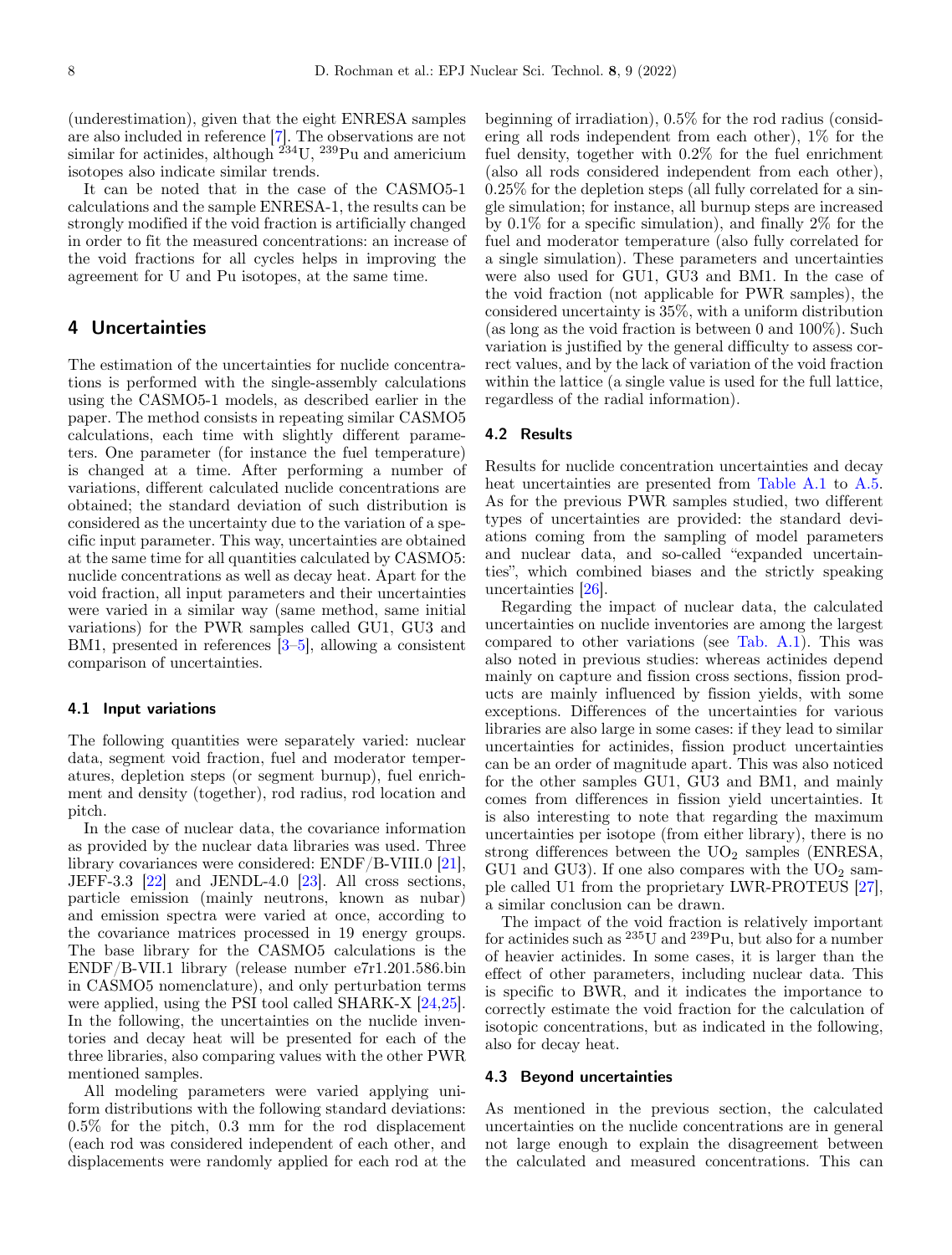be seen in [Table A.3,](#page-12-1) where the expanded uncertainties, taking into account the observed biases, are significantly larger than the uncertainties obtained from input variations. It was not the case for the PWR analyzed samples, possibly indicating that the modeling conditions seem more adequate for these samples. For main actinides, such as  $^{235}$ U and  $^{239}$ Pu, biases are large, as well as the expanded uncertainties, indicating a model deficiency, and (or) underestimated model uncertainties. For fission products, the observations are more diverse, but globally the same effect can be observed.

The modeling of BWR irradiation assembly is more challenging than for PWR; this was noticed in a number of publications, due to heterogeneous irradiation conditions, void and temperature effects [\[28–](#page-15-10)[30\]](#page-15-11). Additionally, the considered rod is at the edge of the assembly, amplifying the impact of the assumption of a flat void fraction for the whole segment. Neighboring assemblies, with different burnup values, as well as the presence of a local control rod can significantly affect the neutron spectrum, especially since the considered assemblies are of small dimensions. reference [\[28\]](#page-15-10) indicates that for the considered BWR assembly simulation, the moderator density can be as different as 15% from the average value, with extreme values up to 30%, strongly affecting actinide concentrations  $(^{235}U$ , Pu isotopes), and specific fission products (such as Nd). In reference [\[29\]](#page-15-12), it is concluded that the proximity of absorber blades, in the case of relatively small BWR bundle (as the one considered here), affects the distribution of the void fraction across the assembly. This reference also indicates that the effect of nuclear data on void fraction prediction is significant, with observed differences of  $40\%$  or more. reference  $[30]$  also confirms that the void fraction greatly varies within a bundle similar to the one used in the study, based on computational fluid dynamics calculations. In addition, the attempt to take into account the close assemblies with the simulation called CASMO5-2, considering the available partial infor-mation from reference [\[10\]](#page-14-7), does not lead to improved  $C/E$ values. It indicates that key quantities were not captured by this more elaborated model, and possibly including inadequate assumptions. Additionally, using independent simulations, based on similar understanding of the irradiation conditions, indicate that isotopic concentrations are on average relatively well reproduced, but individual calculations can differ from each other. Such differences are not captured by the calculated uncertainties, but are nevertheless part of the variability of the predictions. In the present case, the differences between the four simulations can be larger than the calculated uncertainties.

# **5 Decay heat**

The decay heat of a particular two dimensional segment can be obtained from the previous calculations by extending cooling times and requiring the specific decay heat output. It is not a measured quantity, therefore comparison and analysis can be made solely based on calculated

quantities. Calculated decay heat as a function of cooling time for the assembly segment containing the sample ENRESA-1 is presented in [Figure 3](#page-9-0) left. Values from both codes CASMO5 and POLARIS are presented. The main contributors to the decay heat are also presented in [Figure 3](#page-9-0) left, obtained from the CASMO5-1 calculations. The same isotopes as for the  $UO<sub>2</sub>$  PWR samples are observed, with different relative contributions due to different irradiation conditions: fission products generally dominate at short cooling time, and the actinide importance increases with time.

The decay heat uncertainty can be obtained following the same variations as in the case of the calculations of the nuclide concentrations. It allows to obtain consistent variations (and uncertainties) between these quantities. Additionally, as the same parameter variations were applied in the case of the mentioned PWR samples, the decay heat, in terms of Watt per ton, can directly be compared. Tabulated values for the segment containing the sample ENRESA-1 are presented in Tables [A.4](#page-13-0) and [A.5,](#page-14-16) using the modeling of CASMO5-1. The impact of individual variations are presented, as well as the expanded uncertainties, taking into account the biases from the nuclide compositions. In the case of nuclear data, the decay heat uncertainties are also presented in right panel of [Figure 3.](#page-9-0) The comparison of uncertainties with other PWR samples is indicating differences, due to the segment burnup, fresh fuel characteristics and irradiation conditions, but there are no strong observed variations (top of Fig. [3,](#page-9-0) and the four last columns of Tab. [A.4\)](#page-13-0). All uncertainties are within a factor 2, and smaller than 7%. These values represents the impact of nuclear data, coupled with the effect of varying input parameters within specific ranges, but it does not account for the nuclide concentration biases, neither for the "user effect" (different modeling strategy, considering similar sample and irradiation specifications).

The biases due to nuclide concentrations are included in the so-called expanded uncertainties, following the definition of reference [\[26\]](#page-15-8). Such quantities are less general than the uncertainties presented in [Figure 3,](#page-9-0) as they included specific differences between measured and calculated nuclide concentrations. Values are presented in [Table A.5.](#page-14-16) One can see that naturally uncertainties are increased, notably at short cooling time (up to 17% at 1 year cooling time). Similar effect can be observed for the GU1 sample, where uncertainties reach a maximum between 0.5 and 1 year (up to 23%); for GU3, the maximum is reached at 500 years  $(11\%)$ , and for BM1 between 1 and 3 years (65%). These values are strongly affected by the agreement between the calculated and measured isotopic contents, and are therefore extremely case dependent.

As observed in [Figure 3,](#page-9-0) the calculated decay heat from the CASMO5 and POLARIS models are not identical. Such difference can be compared to the calculated uncertainties, as presented in [Figure 4.](#page-9-1) The difference between the four calculations (CASMO5-1, CASMO5-2, POLARIS-1 and POLARIS-2) is expressed in terms of relative standard deviations as a function of cooling time, as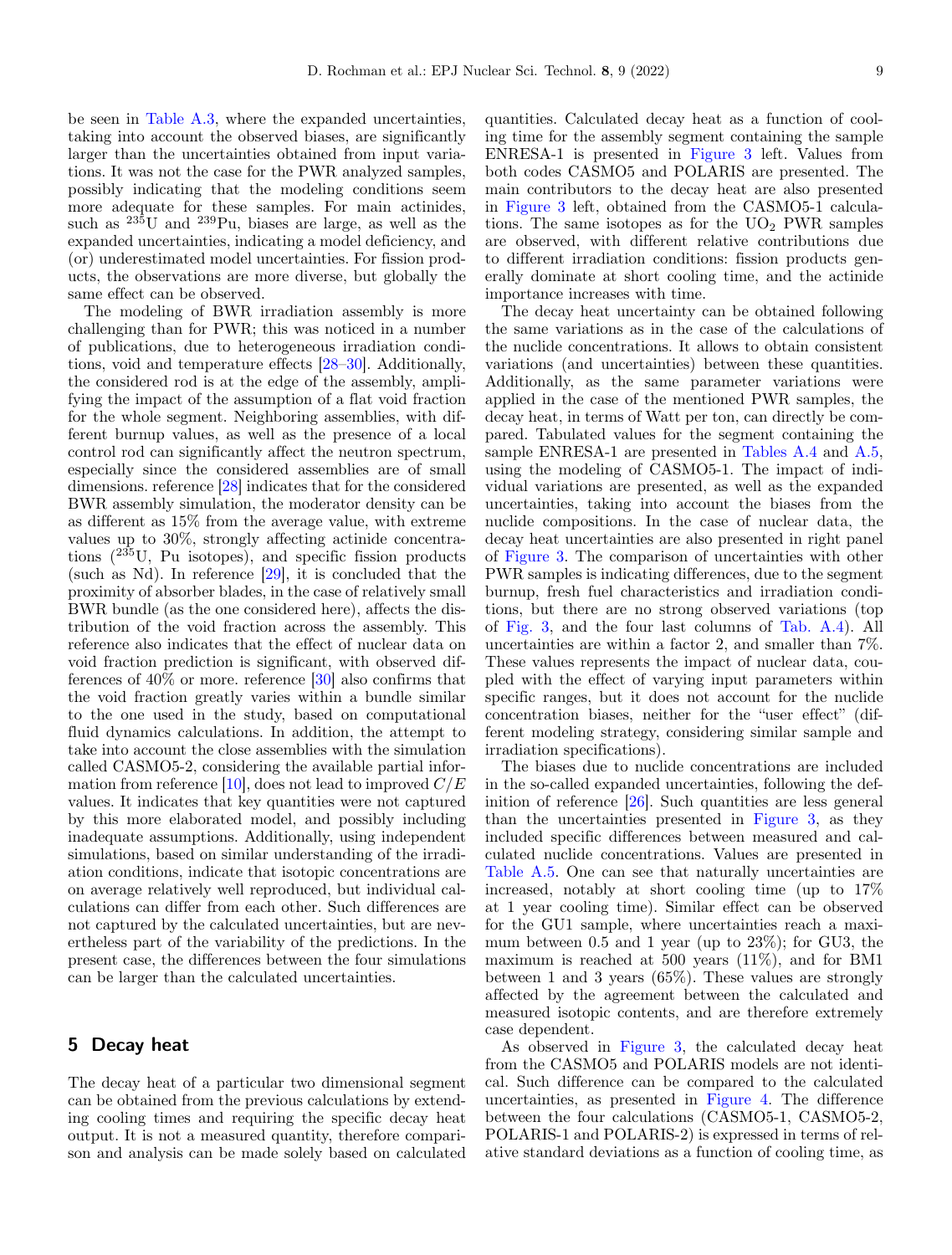

<span id="page-9-0"></span>**Fig. 3.** Left: calculated decay heat for the segment containing the sample ENRESA-1. Right: calculated decay heat uncertainty for the same segment: comparison with other samples assuming same input uncertainties (top) and contributions to the total uncertainties (bottom).



<span id="page-9-1"></span>**Fig. 4.** Calculated uncertainties (from nuclear data and total uncertainties) and standard deviation for the 4 decay heat calculations for the segment containing sample ENRESA-1.

presented in the figure. One can observe that such standard deviation is in general larger than the calculated uncertainties  $(\Delta C_{\text{max}}$  from Tab. [A.3\)](#page-12-1). The maximum reaches almost 11% between 10 and 100 years of cooling time, and is mainly due to differences in the production of  $241$ Am and  $238$ Pu (almost half of the difference for each isotope at 50 years of cooling time). Such differences can originate in different nuclear data libraries, as well as in irradiation conditions. It nevertheless indicates that the impact of the modeling, not captured by the uncertainty propagation method, is in the present case more important than other quantities.

Finally, one can see the different contributions to uncertainties due to the nuclear data on the bottom of [Figure 3.](#page-9-0)

The same main contributing isotopes were found for the PWR UO<sub>2</sub> samples:  $^{134}$ Cs,  $^{137m}$ Ba,  $^{244}$ Cm,  $^{241}$ Am and for long-term storage (and low decay heat values):  $^{239}Pu$ and <sup>240</sup>Pu. Such contributions were obtained based on the ENDF/B-VIII.0 covariance data, and as indicated in [Table A.4,](#page-13-0) results can vary for different libraries. One important change concerns <sup>134</sup>Cs, which contributes less in JEFF-3.3, and also in the SCALE library used for the POLARIS-1 calculations (uncertainties from the SCALE calculations are not presented here). In the case of the POLARIS-1 calculations, as the covariance information is modified compared to the original ENDF/B-VII.1 library, the maximum decay heat uncertainties are similar to the ones presented in [Figure 3,](#page-9-0) with a  $^{134}Cs$  contribution reduced by a factor 5 to 6. Such differences in calculated uncertainties reflect their relative aspect, as well as the need for harmonization with respect to the user's expectations.

# **6 Conclusion**

In this work, eight BWR samples from the Spanish proprietary experimental program were analyzed in terms of isotopic compositions and decay heat, within the context of the European project EURAD Work Package 8. Different modelization approaches were followed, indicating various degrees of agreement with measured values. For a selection of measured isotopic concentrations, the prediction power indicates a lower level of agreement compared to PWR samples, as also noticed in various publications. This might originate in the complexity of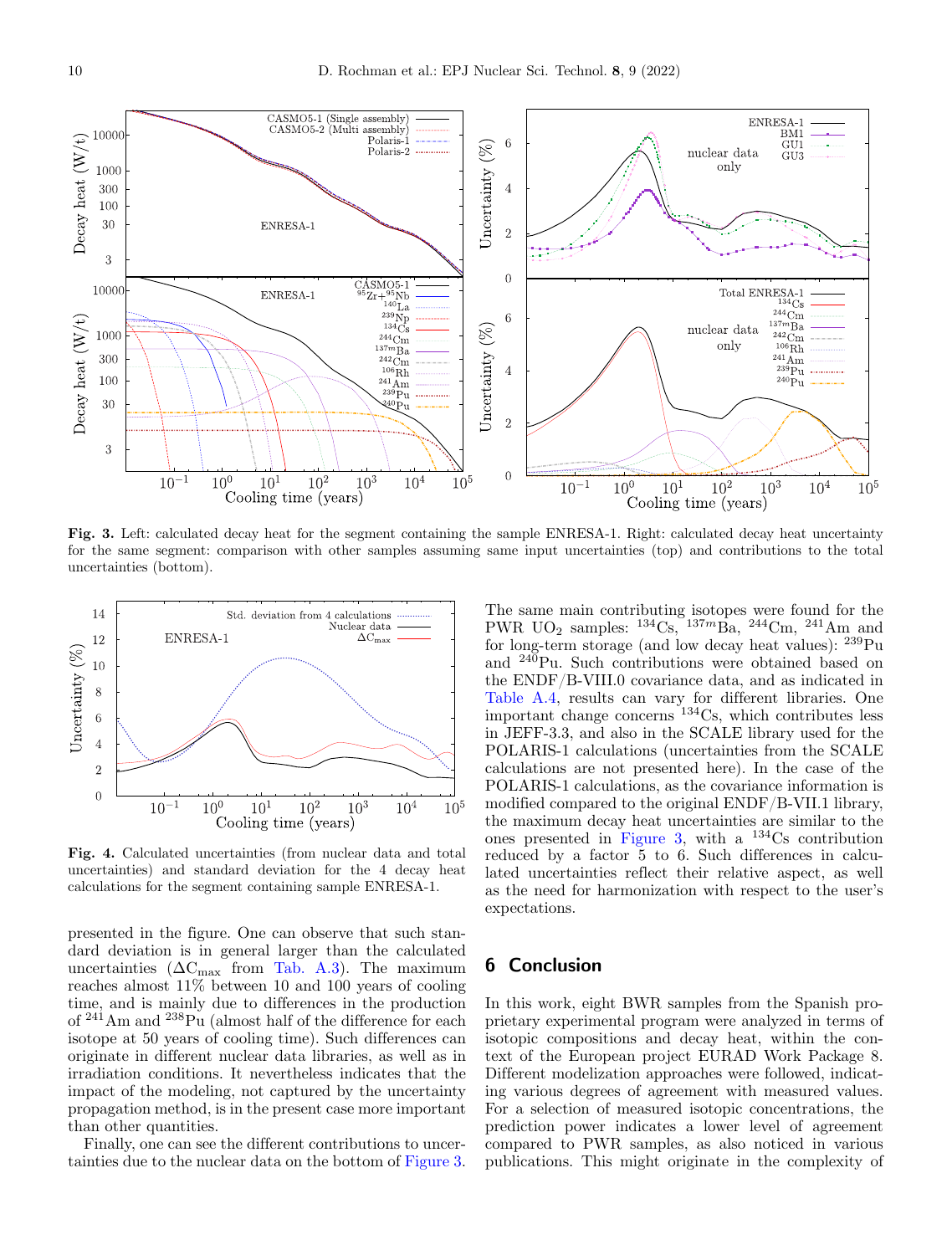correctly reproducing local (at the assembly level) BWR irradiation history, as well as in the need of precise and thorough description of the irradiation conditions. Calculated uncertainties on isotopic compositions and decay heat indicate the strong impact of nuclear data covariances, and their important changes from one nuclear data library to another. The next most important quantity is the void fraction, affecting a large number of calculated quantities, including  $235\overline{U}$  and  $239\overline{Pu}$  concentrations and decay heat. Finally, it was also observed that differences in modeling, not included in the calculated uncertainties, can lead to strong differences, for both the isotopic concentrations and the decay heat.

# **Conflict of interests**

The authors declare that they have no competing interests to report.

# **Funding**

This work was partly supported by swiss*nuclear*, the association of the Swiss nuclear power station operators, with the COLOSS project. It was also partly funded by the European Union's Horizon 2020 Research and Innovation Programme under grant agreement No 847593 (project EURAD, Work Package 8).

## **Data availability statement**

This article has no associated data generated and/or analyzed.

# **Author contribution statement**

All authors equally contributed to this project.

### **Appendix A**

**Table A.1.** Uncertainties ∆C from nuclear data libraries for the ENRESA samples for the isotopic concentrations (CASMO5-1 calculations). All values are in %. The last three columns present the maximum uncertainties (due to nuclear data) for the PWR samples GU1, GU3 and BM1 (BM1 being a MOX sample).

|                             |               | ENRESA-1   |             | $min-max(ENRESA-1 - 8)$ | GU1                      | GU <sub>3</sub>          | BM1                      |
|-----------------------------|---------------|------------|-------------|-------------------------|--------------------------|--------------------------|--------------------------|
|                             | ENDF/B-VIII.0 | $JEFF-3.3$ | JENDL-4.0   | ENDF/B-VIII.0           | (max)                    | (max)                    | (max)                    |
| $\overline{^{234}}\text{U}$ | 1.9           | 2.0        | 7.3         | $1.4 - 2.2$             | $\,9.9$                  | $7.9\,$                  | $4.5\,$                  |
| $^{235}$ U                  | 1.6           | 2.1        | 2.5         | $0.9 - 2.6$             | 4.1                      | $1.8\,$                  | $1.1\,$                  |
| $236$ U                     | 0.7           | 1.7        | 1.2         | $0.7 - 0.8$             | 1.6                      | 1.7                      | 1.7                      |
| $^{238}\mathrm{U}$          | 0.0           | 0.0        | 0.0         | 0.0                     | 0.0                      | 0.0                      | $0.0\,$                  |
| $^{237}\mathrm{Np}$         | 3.3           | $4.0\,$    | 4.0         | $3.1 - 3.5$             | $\overline{\phantom{0}}$ | 4.0                      | 18                       |
| $\rm ^{238}Pu$              | 4.8           | 11         | 7.9         | $4.3 - 5.0$             | 13                       | 9.4                      | $8.0\,$                  |
| $^{239}\rm{Pu}$             | 2.0           | 1.9        | 2.3         | $1.7 - 2.0$             | 2.6                      | 2.2                      | $2.0\,$                  |
| $^{240}\rm{Pu}$             | 4.0           | $2.3\,$    | 4.1         | $3.9 - 4.1$             | 4.9                      | 4.4                      | $2.8\,$                  |
| $\rm ^{241}Pu$              | 3.3           | $3.2\,$    | 3.7         | $3.1 - 3.7$             | $3.9\,$                  | 3.4                      | $3.2\,$                  |
| $^{242}\mathrm{Pu}$         | 4.4           | 8.4        | 8.5         | $4.2 - 4.7$             | 8.7                      | 8.6                      | $6.1\,$                  |
| $^{241}\mathrm{Am}$         | 3.5           | 3.3        | 4.1         | $3.2 - 3.7$             | 4.4                      | 3.9                      | 3.6                      |
| $^{243}\mathrm{Am}$         | 8.8           | 7.9        | 9.3         | $8.2 - 9.6$             | 8.7                      | 9.0                      | $6.2\,$                  |
| $^{244}\mathrm{Cm}$         | 9.8           | 9.6        | 10          | $9.2 - 11$              | 9.7                      | 10                       | $6.8\,$                  |
| $^{246}\mathrm{Cm}$         | 25            | 22         | 25          | $25\hbox{--}26$         | 24                       | 24                       | 23                       |
| $^{90}\rm{Sr}$              | 0.7           | $1.4\,$    | 0.7         | $0.7 - 0.9$             | $1.3\,$                  | 1.4                      | $1.5\,$                  |
| $^{94}\rm{Mo}$              | 4.7           | 17         | 13          | $4.5 - 5.1$             | $\overline{\phantom{0}}$ | $\overline{\phantom{0}}$ | $\overline{\phantom{0}}$ |
| $^{95}\rm{Mo}$              | 0.9           | 0.7        | 0.8         | 0.9                     | 0.8                      | 0.9                      | 1.1                      |
| $^{96}\rm{Mo}$              | 3.8           | 3.7        | 1.3         | $3.4 - 4.1$             |                          | $\overline{\phantom{0}}$ | $\overline{a}$           |
| $^{97}\rm{Mo}$              | $1.1\,$       | 0.7        | 1.1         | $1.1 - 1.2$             |                          |                          | $\overline{\phantom{0}}$ |
| $^{98}\rm{Mo}$              | 0.2           | 0.1        | 0.2         | $0.2 - 0.4$             |                          |                          | $\overline{\phantom{0}}$ |
| $^{100}\rm{Mo}$             | 1.3           | 0.9        | 1.3         | $1.1 - 1.4$             |                          |                          |                          |
| $^{99}\mathrm{Te}$          | 1.4           | 0.7        | 1.4         | $1.3 - 1.5$             | $1.8\,$                  | 1.6                      | 2.6                      |
| $^{101}\mathrm{Ru}$         | 2.7           | $0.9\,$    | 2.8         | $2.4 - 2.9$             | 3.4                      | 3.1                      | $5.0\,$                  |
| $^{102}\mathrm{Ru}$         | 0.4           | 0.2        | 0.2         | $0.3 - 0.7$             |                          |                          | $\overline{\phantom{0}}$ |
| $^{103}\mathrm{Ru}$         | 1.3           | $1.0\,$    | 1.3         | $1.2 - 1.4$             |                          |                          |                          |
| $^{104}\mathrm{Ru}$         | 0.9           | $1.7\,$    | 0.8         | $0.8 - 1.0$             | $\overline{\phantom{0}}$ | $\overline{\phantom{0}}$ | $\overline{\phantom{0}}$ |
| $^{106}\mathrm{Ru}$         | 1.4           | 1.8        | 1.5         | $1.4 - 2.1$             | 1.8                      | 1.7                      | 1.8                      |
| ${}^{103}\mathrm{Rh}$       | 1.6           | 1.5        | 1.2         | $1.4 - 1.8$             | 2.0                      | 1.7                      | 1.8                      |
| $^{109}{\rm Ag}$            | 22            | $4.2\,$    | $25\,$      | $21 - 25$               | 21                       | 21                       | 24                       |
| ${}^{105}\mathrm{Pd}$       | 1.8           | 2.0        | 1.7         | $1.8 - 1.9$             |                          |                          | $\overline{a}$           |
| ${}^{107}\mathrm{Pd}$       | 0.4           | 0.5        | $0.6\,$     | $0.4 - 0.7$             |                          |                          |                          |
| ${}^{108}\mathrm{Pd}$       | 14            | 3.1        | 9.7         | $13 - 14$               |                          |                          |                          |
| ${}^{110}\mathrm{Pd}$       | 15            | $7.3\,$    | 11          | $14 - 15$               |                          |                          |                          |
| ${}^{111}\mathrm{Cd}$       | 20            | $8.6\,$    | 17          | $20 - 21$               |                          |                          |                          |
| ${}^{112}\mathrm{Cd}$       | $1.2\,$       | 0.7        | $1.1\,$     | $1.0 - 1.6$             |                          | $\overline{\phantom{a}}$ |                          |
| ${}^{114}\mathrm{Cd}$       | 4.8           | $4.3\,$    | 4.6         | $4.6 - 4.8$             |                          | $\overline{\phantom{0}}$ |                          |
| ${}^{125}{\rm Sb}$          | 18            | 28         | $16\,$      | $17 - 19$               |                          | 30                       | 35                       |
| $129$ $\bar{I}$             | 2.9           | 5.9        | 2.8         | $2.4 - 3.1$             | $\overline{\phantom{0}}$ | 6.1                      |                          |
| $^{133}\mathrm{Cs}$         | 29            | 2.3        | 28          | $28 - 31$               | 29                       | 30                       |                          |
| $^{134}\mathrm{Cs}$         | 29            | 4.1        | $\sqrt{28}$ | $29 - 32$               | 28                       | 30                       |                          |
| $^{135}\mathrm{Cs}$         | 7.8           | 17         | 7.7         | $7.4 - 9.6$             | 19                       | 20                       |                          |
| $^{137}\mathrm{Cs}$         | 6.8           | 3.6        | 6.8         | $6.6 - 7.3$             | 6.5                      | 6.9                      |                          |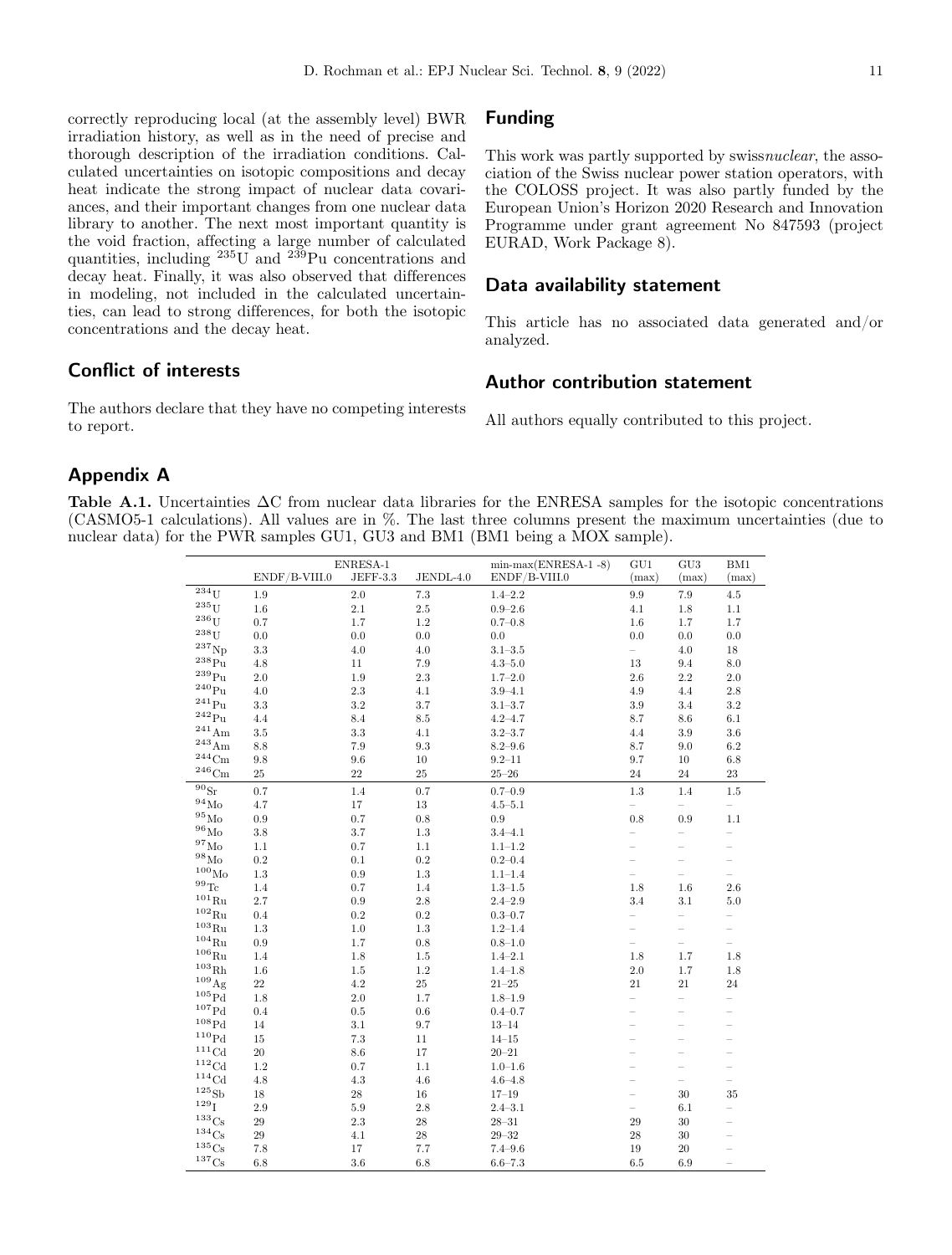<span id="page-11-0"></span>

|                              |               | ENRESA-1 |           | $min-max(ENRESA-1 - 8)$ | GU1                      | GU3     | BM1                      |
|------------------------------|---------------|----------|-----------|-------------------------|--------------------------|---------|--------------------------|
|                              | ENDF/B-VIII.0 | JEFF-3.3 | JENDL-4.0 | $ENDF/B-VIII.0$         | (max)                    | (max)   | (max)                    |
| $\overline{^{139}}_{\rm La}$ | 0.6           | 0.5      | 0.6       | $0.6 - 0.7$             |                          |         |                          |
| $^{140}\mathrm{Ce}$          | 0.6           | 0.5      | 0.6       | $0.6 - 0.8$             |                          |         |                          |
| $^{142}\mathrm{Ce}$          | 0.4           | 0.6      | 0.5       | $0.4 - 0.5$             |                          |         |                          |
| $^{144}\mathrm{Ce}$          | 0.4           | 0.6      | 0.5       | $0.4 - 0.5$             | 0.7                      | 0.6     | 0.9                      |
| $\rm ^{142}Nd$               | 4.1           | 4.0      | 1.2       | $3.4 - 4.7$             | 4.3                      | 5.1     | 7.1                      |
| ${}^{143}\mathrm{Nd}$        | 2.0           | $4.3\,$  | 1.0       | $1.5 - 2.3$             | 5.1                      | $3.6\,$ | 1.6                      |
| ${}^{144}\mathrm{Nd}$        | 0.9           | 1.9      | 0.5       | $0.8 - 1.2$             | 1.9                      | 2.2     | 1.3                      |
| $\rm ^{145}Nd$               | 1.7           | 0.9      | 0.4       | $1.3 - 2.0$             | 2.3                      | 2.0     | 1.5                      |
| $^{146}\mbox{Nd}$            | 1.4           | 0.8      | 0.4       | $1.2 - 1.7$             | 1.7                      | 1.7     | 1.4                      |
| $^{148}\mbox{Nd}$            | 0.4           | 0.6      | 0.4       | $0.4 - 0.5$             | 0.9                      | $0.6\,$ | 0.8                      |
| $^{150}\mbox{Nd}$            | 0.4           | 0.9      | 0.4       | $0.4 - 0.5$             | 0.9                      | 0.9     | 1.1                      |
| $^{147}{\rm Sm}$             | 1.9           | 1.2      | 1.1       | $1.5 - 2.8$             | 2.5                      | 2.2     | 2.6                      |
| $^{148}{\rm Sm}$             | 1.6           | 1.6      | 1.0       | $1.5 - 2.0$             | 2.0                      | 1.9     | 2.4                      |
| $^{149}{\rm Sm}$             | 2.1           | 4.7      | 2.2       | $2.1 - 2.3$             | 3.4                      | 3.5     | 4.1                      |
| $^{150}\mathrm{Sm}$          | 1.3           | $1.3\,$  | 1.2       | $1.3 - 1.4$             | 1.5                      | 1.3     | 1.7                      |
| $^{151}{\rm Sm}$             | 2.5           | 13       | 1.9       | $2.5 - 2.6$             | $13\,$                   | 12      | 12                       |
| $^{152}{\rm Sm}$             | 2.2           | $3.5\,$  | 1.2       | $2.1 - 2.4$             | $3.9\,$                  | $3.8\,$ | 4.2                      |
| $^{154}{\rm Sm}$             | 1.7           | 7.4      | 1.7       | $1.6 - 1.8$             | 7.8                      | 7.4     | 11                       |
| $^{153}\mathrm{Eu}$          | 2.9           | $2.2\,$  | 1.1       | $2.6 - 3.2$             | $3.3\,$                  | $3.3\,$ | $3.5\,$                  |
| $^{154}\mathrm{Eu}$          | 2.3           | 2.3      | 1.2       | $2.3 - 3.4$             | 2.2                      | $2.8\,$ | 4.3                      |
| $^{155}\mathrm{Eu}$          | 16            | 16       | 1.2       | $13 - 18$               | 21                       | 24      | 33                       |
| $^{154}\mathrm{Gd}$          | 2.6           | 2.4      | 1.2       | $2.5 - 4.2$             | $\overline{\phantom{0}}$ |         | 4.4                      |
| $^{155}\mathrm{Gd}$          | 16            | 16       | 1.2       | $13 - 18$               | 20                       | 23      | $33\,$                   |
| $^{156}\mathrm{Gd}$          | 2.9           | 2.9      | 1.8       | $2.8 - 3.6$             |                          |         | 6.5                      |
| $^{157}\mathrm{Gd}$          | 4.6           | 10       | 4.5       | $4.2 - 5.5$             |                          |         | $\overline{\phantom{0}}$ |
| $^{158}\mathrm{Gd}$          | 1.3           | 3.1      | 0.9       | $1.0 - 1.5$             |                          |         | 3.3                      |
| $^{160}\mbox{Gd}$            | 9.0           | 29       | 9.1       | $9.0 - 9.1$             |                          |         | 27                       |

Table A.2. Uncertainty intervals ∆C from various parameters for the ENRESA-1 sample for the isotopic concentrations (CASMO5-1 calculations). All values are in %. The contribution from TFU is between 0.0 and 0.1%. The column Sum is the square root of the quadratic sum of the different components.

|                             | $C/E-1$<br>$(\%)$ | ND          | TMO &<br>TFU | DEP         | <b>VOID</b> | ENR $\&$<br><b>DENS</b> | <b>RAD</b> | $(X-Y)$     | PITCH   | <b>ENRESA</b><br>Sum | BM1                      | GU1                      | GU3                      |
|-----------------------------|-------------------|-------------|--------------|-------------|-------------|-------------------------|------------|-------------|---------|----------------------|--------------------------|--------------------------|--------------------------|
|                             |                   | min-max     |              |             |             |                         |            |             |         | $min-max$            | max                      | max                      | max                      |
| $234$ U                     | $+11$             | $1.9 - 7.3$ | 0.2          | 0.2         | 0.2         | $0.2 - 0.2$             | 0.1        | 0.4         | 0.2     | $2.0 - 7.4$          | 4.6                      | 10                       | 7.9                      |
| $235$ <sub>IJ</sub>         | $-15$             | $1.6 - 2.5$ | $0.5 - 1.2$  | $0.5 - 0.9$ | 5.8         | $0.3 - 0.5$             | 0.6        | $1.1 - 2.3$ | 2.8     | $6.8 - 7.5$          | 1.7                      | $6.3\,$                  | 3.1                      |
| 23611                       | $-4.5$            | $0.7 - 1.7$ | 0.1          | 0.1         | 0.6         | $0.2 - 0.2$             | 0.1        | 0.2         | 0.1     | $1.0 - 1.8$          | 1.8                      | 1.7                      | 1.7                      |
| $238$ <sup>T</sup>          | $+1.2$            | 0.0         | 0.1          | 0.0         | 0.0         | $0.0 - 0.0$             | 0.0        | 0.0         | 0.0     | 0.1                  | 0.1                      | 0.1                      | 0.1                      |
| $^{237}\mathrm{Np}$         | $-10$             | $3.3 - 4.0$ | 0.3          | 0.3         | 1.1         | $0.5 - 0.6$             | 0.6        | 0.4         | 0.6     | $3.7 - 4.3$          | 18                       | ÷.                       | 4.2                      |
| $\rm ^{238}Pu$              | $-14$             | $4.8 - 11$  | 0.7          | $0.8\,$     | 2.2         | $0.6 - 0.8$             | 0.7        | 0.9         | 0.5     | $5.6 - 11$           | 8.0                      | 13                       | $10\,$                   |
| $^{239}\rm{Pu}$             | $-14$             | $1.9 - 2.3$ | 0.3          | 0.1         | 3.4         | $0.1 - 0.2$             | 0.2        | 0.5         | 1.7     | $4.3 - 4.5$          | 3.1                      | 3.3                      | 3.2                      |
| $^{240}\rm{Pu}$             | $+2.3$            | $2.3 - 4.0$ | 0.4          | 0.2         | 3.0         | $0.6 - 1.2$             | 1.2        | 0.2         | 0.2     | $4.0 - 5.3$          | 2.9                      | 5.0                      | 4.5                      |
| $^{241}P_{11}$              | $-22$             | $3.2 - 3.7$ | 0.7          | $\rm 0.2$   | 3.5         | $0.3 - 0.6$             | 0.6        | 0.2         | 1.4     | $5.0 - 5.4$          | 3.4                      | 4.5                      | 4.2                      |
| $^{242}Pu$                  | $-3.6$            | $4.4 - 8.5$ | 0.3          | 0.6         | 1.8         | $0.6 - 1.0$             | 0.9        | 1.4         | 0.8     | $5.2 - 9.0$          | 6.2                      | 8.8                      | 8.7                      |
| $^{241}$ Am                 | $-17$             | $3.3 - 4.1$ | 0.7          | 0.3         | 4.0         | $0.3 - 0.7$             | 0.7        | 0.3         | 1.6     | $5.5 - 6.1$          | 3.8                      | 5.0                      | 5.1                      |
| $^{243}\mathrm{Am}$         | $+7.1$            | $7.9 - 9.3$ | 0.5          | $0.9\,$     | 1.6         | $1.4 - 1.9$             | 1.9        | 1.8         | 0.5     | $8.7 - 10$           | 9.3                      | 9.0                      | $9.3\,$                  |
| $^{244}\mathrm{Cm}$         | $+39$             | $9.6 - 10$  | 0.9          | 1.3         | 1.5         | $1.4 - 1.8$             | 1.7        | 2.4         | 0.6     | $10 - 11$            | 7.1                      | 10                       | 11                       |
| $^{246}\mathrm{Cm}$         | $+32$             | $22 - 25$   | 1.4          | 1.9         | 5.7         | $1.5 - 1.8$             | 1.7        | 3.6         | $1.2\,$ | $23 - 26$            | 23                       | 24                       | 25                       |
| $\overline{{}^{90}\rm{Sr}}$ | $-2.5$            | $0.7 - 1.4$ | 0.1          | 0.1         | 0.6         | $0.2 - 0.2$             | 0.1        | 0.4         | 0.4     | $1.1 - 1.6$          | 1.7                      | 1.5                      | 1.4                      |
| $^{94}\rm{Mo}$              | $-99$             | $4.7 - 17$  | 0.3          | 0.7         | 1.8         | $0.2 - 0.2$             | 0.3        | 0.5         | 0.4     | $5.1 - 17$           | $\overline{\phantom{a}}$ | $\overline{\phantom{a}}$ | $\overline{\phantom{a}}$ |
| $^{95}\rm{Mo}$              | $+10$             | $0.7 - 0.9$ | 0.1          | 0.2         | 0.5         | $0.2 - 0.2$             | 0.1        | 0.4         | 0.3     | $1.0 - 1.2$          | 1.4                      | 1.0                      | 1.1                      |
| $^{96}$ Mo                  | $-30$             | $1.3 - 3.8$ | 0.2          | 0.7         | 1.8         | $0.4 - 0.4$             | 0.3        | 1.3         | 0.6     | $2.8 - 4.5$          | $\bar{a}$                | $\overline{\phantom{a}}$ | $\overline{\phantom{a}}$ |
| $^{97}$ Mo                  | $+4.3$            | $0.7 - 1.1$ | 0.1          | $0.2\,$     | 0.2         | $0.2 - 0.2$             | 0.2        | 0.5         | 0.3     | $1.0 - 1.3$          | $\overline{\phantom{a}}$ | $\frac{1}{2}$            | $\overline{\phantom{a}}$ |
| $^{98}$ Mo                  | $-2.4$            | $0.1 - 0.2$ | 0.1          | $\rm 0.2$   | 0.2         | $0.2 - 0.2$             | 0.2        | 0.5         | 0.3     | 0.7                  | $\overline{\phantom{a}}$ | $\frac{1}{2}$            | ÷,                       |
| $^{100}\rm{Mo}$             | $-8.0$            | $0.9 - 1.3$ | 0.1          | $\rm 0.3$   | 0.1         | $0.2 - 0.2$             | 0.2        | 0.5         | 0.3     | $1.1 - 1.5$          | $\overline{a}$           | ä,                       |                          |
| $^{99}\mathrm{Te}$          | $+11$             | $0.7 - 1.4$ | 0.1          | $0.2\,$     | 0.2         | $0.2 - 0.2$             | 0.1        | 0.4         | 0.3     | $0.9 - 1.5$          | 2.8                      | 1.7                      | 1.7                      |
| $101_{\rm Ru}$              | $+2.8$            | $0.9 - 2.8$ | 0.1          | $\rm 0.2$   | 0.3         | $0.2 - 0.2$             | 0.2        | 0.5         | 0.3     | $1.2 - 2.9$          | 5.1                      | 3.5                      | 3.1                      |
| $102_{\text{Ru}}$           | $+5.6$            | $0.2 - 0.4$ | 0.0          | $\rm 0.3$   | 0.2         | $0.2 - 0.2$             | 0.2        | 0.6         | 0.3     | $0.8 - 0.9$          | ÷.                       | $\overline{\phantom{m}}$ | ÷,                       |
| $103_{\text{Ru}}$           | $-75$             | $1.0 - 1.3$ | 0.1          | 0.1         | 0.6         | $0.2 - 0.2$             | 0.2        | 0.4         | 0.3     | $1.3 - 1.5$          | ÷.                       | $\frac{1}{2}$            | ÷,                       |
| $104_{\text{Ru}}$           | $-33$             | $0.8 - 1.7$ | 0.0          | 0.3         | 0.4         | $0.3 - 0.4$             | 0.2        | 0.6         | 0.3     | $1.2 - 1.9$          | $\overline{a}$           | ä,                       |                          |
| $106_{\text{Ru}}$           | $-48$             | $1.4 - 1.8$ | 0.1          | 0.4         | 0.7         | $0.3 - 0.3$             | 0.3        | 0.6         | 0.3     | $1.8 - 2.1$          | 2.1                      | 2.0                      | 1.9                      |
| 103Rh                       | $+7.2$            | $1.2 - 1.6$ | 0.1          | $\rm 0.2$   | 0.8         | $0.2 - 0.3$             | 0.1        | 0.3         | 0.1     | $1.5 - 1.8$          | 1.9                      | 2.1                      | 1.8                      |
| $^{109}\mathrm{Ag}$         | $-19$             | $4.2 - 25$  | 0.1          | 0.4         | 0.7         | $0.2 - 0.5$             | 0.4        | 0.8         | 0.3     | $4.3 - 25$           | 24                       | 21                       | 21                       |
| $105\overline{\mathrm{Pd}}$ | $+3.2$            | $1.7 - 2.0$ | 0.1          | 0.4         | 0.8         | $0.2 - 0.3$             | 0.2        | 0.6         | 0.2     | $2.0 - 2.3$          | $\bar{a}$                | $\frac{1}{2}$            | ÷,                       |
| 107P <sub>d</sub>           | $+1.7$            | $0.4 - 0.6$ | 0.1          | 0.4         | 0.6         | $0.3 - 0.4$             | 0.3        | 0.8         | 0.3     | $1.3 - 1.4$          | ٠                        | ÷.                       | ä,                       |
| 108P <sub>d</sub>           | $-4.5$            | $3.1 - 14$  | 0.1          | $0.5\,$     | 0.7         | $0.3 - 0.4$             | 0.3        | 0.9         | 0.3     | $3.4 - 14$           |                          | ä,                       | ÷,                       |
| 110P <sub>d</sub>           | $-50$             | $7.3 - 15$  | 0.1          | 0.5         | 0.6         | $0.4 - 0.4$             | 0.3        | 0.9         | 0.3     | $7.4 - 15$           |                          |                          |                          |
| $111 \text{Cd}$             | $+15$             | $8.6 - 20$  | 0.1          | 0.4         | 0.6         | $0.4 - 0.4$             | 0.3        | 0.9         | 0.4     | $8.7 - 20$           |                          | ä,                       | ä,                       |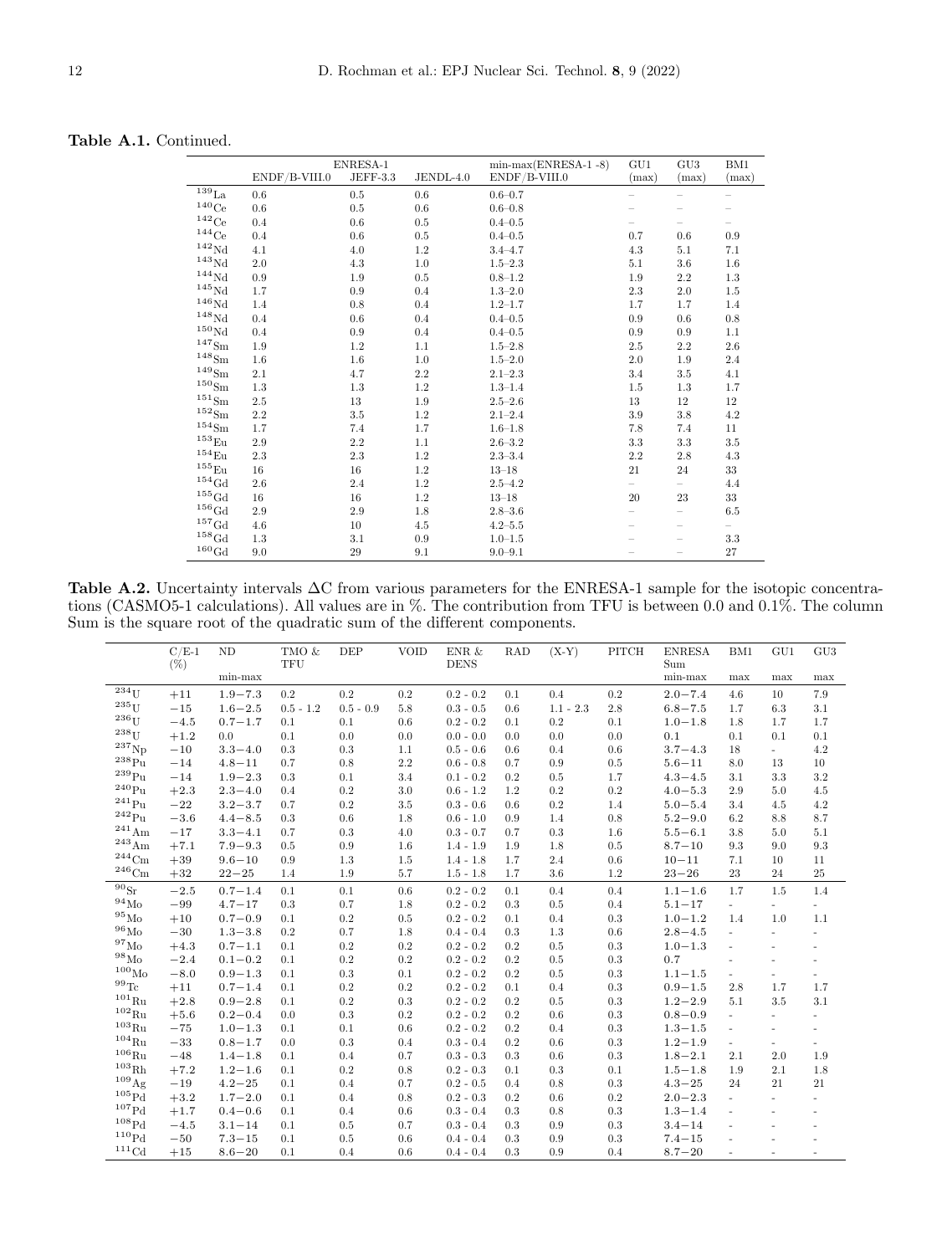**Table A.2.** Continued.

<span id="page-12-0"></span>

|                              | $C/E-1$<br>$(\%)$ | <b>ND</b>   | TMO &<br>TFU | <b>DEP</b> | <b>VOID</b> | ENR $\&$<br><b>DENS</b> | <b>RAD</b> | $(X-Y)$ | PITCH     | <b>ENRESA</b><br>Sum | BM1                      | GU1                      | GU <sub>3</sub>          |
|------------------------------|-------------------|-------------|--------------|------------|-------------|-------------------------|------------|---------|-----------|----------------------|--------------------------|--------------------------|--------------------------|
|                              |                   | $min-max$   |              |            |             |                         |            |         |           | $min-max$            | max                      | max                      | max                      |
| $\overline{^{112}}\text{Cd}$ | $-57$             | $0.7 - 1.2$ | 0.1          | 0.5        | 0.6         | $0.3 - 0.4$             | 0.3        | 0.9     | 0.3       | $1.5 - 1.8$          | $\omega$                 | $\sim$                   | $\overline{\phantom{0}}$ |
| ${}^{114}\mathrm{Cd}$        | $+27$             | $4.3 - 4.8$ | 0.1          | 0.5        | 0.4         | $0.3 - 0.3$             | 0.2        | 0.8     | 0.3       | $4.4 - 4.9$          | $\sim$                   | $\overline{\phantom{a}}$ | $\overline{a}$           |
| $^{125}\mathrm{Sb}$          | $-40$             | $16 - 28$   | 0.1          | 0.4        | 0.5         | $0.2 - 0.2$             | 0.2        | 0.5     | 0.3       | $16 - 28$            | 35                       | 32                       | 30                       |
| 129 <sub>1</sub>             | $-32$             | $2.8 - 5.9$ | 0.1          | 0.3        | 0.3         | $0.2 - 0.2$             | 0.2        | 0.5     | 0.2       | $2.9 - 5.9$          | $\overline{\phantom{a}}$ | н.                       | 6.1                      |
| $^{133}\mathrm{Cs}$          | $-3.0$            | $2.3 - 29$  | 0.1          | 0.3        | 0.3         | $0.2 - 0.2$             | 0.1        | 0.4     | 0.3       | $2.4 - 29$           | 37                       | 29                       | 30                       |
| $^{134}\mathrm{Cs}$          | $-42$             | $4.1 - 29$  | 0.3          | 0.2        | 0.7         | $0.4 - 0.4$             | 0.3        | 1.1     | 0.4       | $4.3 - 29$           | 35                       | 28                       | 30                       |
| 135 <sub>Cs</sub>            | $-6.3$            | $7.7 - 17$  | 0.5          | 0.4        | 2.8         | $0.2 - 0.4$             | 0.1        | 0.3     | 0.8       | $8.2 - 17$           | 13                       | 19                       | 20                       |
| $^{137}\mathrm{Cs}$          | $-5.0$            | $3.6 - 6.8$ | 0.1          | 0.2        | 0.2         | $0.2 - 0.2$             | 0.2        | 0.5     | $\rm 0.3$ | $3.7 - 6.8$          | 6.9                      | 6.5                      | 6.9                      |
| $139$ La                     | $-7.1$            | $0.5 - 0.6$ | 0.1          | 0.2        | 0.2         | $0.2 - 0.2$             | 0.1        | 0.5     | $\rm 0.3$ | $0.8 - 0.9$          | $\omega$                 | $\overline{\phantom{a}}$ | $\overline{\phantom{0}}$ |
| $140$ Ce                     | $-2.9$            | $0.5 - 0.6$ | 0.1          | 0.2        | 0.3         | $0.2 - 0.2$             | 0.2        | 0.5     | 0.4       | $0.9 - 1.0$          | $\sim$                   | $\bar{a}$                | $\overline{\phantom{a}}$ |
| $\rm ^{142}Ce$               | $-7.6$            | $0.4 - 0.6$ | 0.1          | 0.2        | 0.3         | $0.2 - 0.2$             | 0.2        | 0.5     | 0.3       | $0.8 - 1.0$          | $\sim$                   | ×.                       | ÷.                       |
| $144C$ e                     | $-65$             | $0.4 - 0.6$ | 0.3          | 0.6        | 0.8         | $0.1 - 0.2$             | 0.1        | 0.3     | 0.1       | $1.2 - 1.3$          | $\overline{\phantom{a}}$ | ÷.                       | 1.0                      |
| $\rm ^{142}Nd$               | $+0.3$            | $1.2 - 4.1$ | 0.4          | 0.7        | 2.0         | $0.4 - 0.4$             | 0.4        | 1.6     | 1.4       | $3.3 - 5.1$          | 7.4                      | 4.7                      | $5.3\,$                  |
| $143$ Nd                     | $+3.3$            | $1.0 - 4.3$ | 0.3          | 0.1        | 1.6         | $0.2 - 0.2$             | 0.1        | 0.2     | 0.6       | $2.0 - 4.6$          | 1.8                      | 5.2                      | 3.7                      |
| $144$ Nd                     | $+3.7$            | $0.5 - 1.9$ | 0.3          | 0.3        | 1.2         | $0.2 - 0.3$             | 0.2        | 0.8     | 0.7       | $1.7 - 2.5$          | 1.8                      | 2.2                      | 2.4                      |
| $145$ Nd                     | $+5.3$            | $0.4 - 1.7$ | 0.1          | 0.2        | 0.3         | $0.2 - 0.2$             | 0.1        | 0.4     | 0.3       | $0.8 - 1.8$          | 1.7                      | 2.4                      | 2.0                      |
| $146$ Nd                     | $+2.4$            | $0.4 - 1.4$ | 0.1          | 0.3        | 0.3         | $0.2 - 0.2$             | 0.2        | 0.6     | 0.4       | $1.0 - 1.6$          | 1.8                      | 1.9                      | 1.9                      |
| $^{148}\mbox{Nd}$            | $-0.2$            | $0.4 - 0.6$ | 0.1          | 0.3        | 0.2         | $0.2 - 0.2$             | 0.2        | 0.5     | 0.3       | $0.8 - 1.0$          | 1.3                      | 1.0                      | 0.9                      |
| $150$ Nd                     | $-2.7$            | $0.4 - 0.9$ | 0.1          | 0.3        | 0.2         | $0.2 - 0.2$             | 0.2        | 0.5     | 0.3       | $0.8 - 1.2$          | 1.5                      | 1.2                      | 1.2                      |
| $^{147}{\rm Sm}$             | $+19$             | $1.1 - 1.9$ | 0.2          | 0.2        | 0.5         | $0.2 - 0.2$             | 0.1        | 0.2     | 0.2       | $1.3 - 2.0$          | 2.7                      | 2.5                      | 2.4                      |
| $^{148}{\rm Sm}$             | $-8.8$            | $1.0 - 1.6$ | 0.2          | 0.5        | 0.4         | $0.3 - 0.4$             | 0.3        | 0.9     | $\rm 0.3$ | $1.6 - 2.0$          | 3.0                      | 2.4                      | 2.4                      |
| 149 <sub>Sm</sub>            | $-45$             | $2.2 - 4.7$ | 1.2          | 0.2        | 3.2         | $0.2 - 0.2$             | 0.2        | 0.9     | $1.8\,$   | $4.5 - 6.1$          | 4.9                      | 3.9                      | $4.5\,$                  |
| 150 <sub>Sm</sub>            | $-0.1$            | $1.2 - 1.3$ | 0.1          | 0.2        | 0.2         | $0.2 - 0.3$             | 0.2        | 0.5     | $0.2\,$   | $1.4 - 1.5$          | 2.0                      | 1.7                      | $1.5\,$                  |
| 151 <sub>Sm</sub>            | $-23$             | $1.9 - 13$  | 1.8          | 0.1        | 2.3         | $0.2 - 0.2$             | 0.2        | 0.4     | 1.3       | $3.7 - 13$           | 12                       | 13                       | 12                       |
| 152 <sub>Sm</sub>            | $+6.8$            | $1.2 - 3.5$ | 0.5          | 0.2        | 0.8         | $0.2 - 0.2$             | 0.2        | 0.4     | 0.6       | $1.7 - 3.8$          | 4.4                      | 4.0                      | 4.0                      |
| $154$ Sm                     | $-2.9$            | $1.7 - 7.4$ | 0.1          | 0.3        | 0.6         | $0.3 - 0.3$             | 0.2        | 0.7     | 0.3       | $2.0 - 7.5$          | 11                       | 7.9                      | 7.4                      |
| $153_{\rm Eu}$               | $+5.1$            | $1.1 - 2.9$ | 0.1          | 0.3        | 0.6         | $0.3 - 0.3$             | 0.2        | 0.6     | 0.2       | $1.5 - 3.1$          | 3.7                      | 3.4                      | 3.4                      |
| $154_{\text{Eu}}$            | $-12$             | $1.2 - 2.3$ | 0.3          | 0.4        | 1.1         | $0.3 - 0.3$             | 0.2        | 0.6     | 0.6       | $1.9 - 3.7$          | 4.6                      | 2.8                      | 3.7                      |
| $155_{\rm Eu}$               | $+7.0$            | $1.2 - 16$  | 0.2          | 0.4        | 0.5         | $0.3 - 0.3$             | 0.3        | 0.8     | 0.3       | $1.7 - 16$           | 33                       | 19                       | 24                       |
| $154$ Gd                     | $+30$             | $1.2 - 2.6$ | 0.2          | 0.7        | 1.6         | $0.3 - 0.3$             | 0.2        | 0.7     | 0.7       | $2.7 - 3.4$          | 4.9                      | $\sim$                   | $\frac{1}{2}$            |
| $155 \text{Gd}$              | $+2.7$            | $1.2 - 16$  | 0.1          | 0.6        | 0.6         | $0.3 - 0.3$             | 0.2        | 0.7     | 0.2       | $1.7 - 16$           | 33                       | 20                       | 24                       |
| $^{156}\mathrm{Gd}$          | $-3.6$            | $1.8 - 2.9$ | 0.1          | 0.7        | 0.6         | $0.3 - 0.4$             | 0.4        | 1.6     | 1.0       | $2.8 - 3.6$          | 6.8                      | ÷.                       | $\overline{\phantom{a}}$ |
| $^{157}\mathrm{Gd}$          | $-97$             | $4.5 - 10$  | 3.3          | 0.2        | 2.9         | $0.3 - 0.3$             | 0.3        | 0.3     | 2.0       | $6.6 - 11$           | $\overline{\phantom{a}}$ | ٠                        | ÷,                       |
| $158$ Gd                     | $-4.9$            | $0.9 - 3.1$ | 0.2          | 0.5        | 1.2         | $0.4 - 0.4$             | 0.3        | 1.1     | 0.4       | $2.0 - 3.6$          | 3.6                      | ä,                       |                          |
| $^{160}\mbox{Gd}$            | $-62$             | $9.0 - 29$  | 0.2          | 0.5        | 0.6         | $0.4 - 0.4$             | 0.3        | 0.9     | 0.3       | $9.0 - 29$           | 27                       | ä,                       | $\overline{\phantom{a}}$ |

**Table A.3.** Expanded estimated uncertainties  $\Delta_{\text{expanded}}$  (based on RSSu<sub>c</sub>) for isotopic concentrations for the sample ENRESA-1, taking into account the calculation bias and the experimental and calculated uncertainties.  $\Delta C_{\text{max}}$  come from the nuclear data library leading to the highest nuclear data uncertainty (either ENDF/B-VIII.0, JEFF-3.3 or JENDL-4.0).

<span id="page-12-1"></span>

|                               | $\Delta \rm{C}_{\rm{max}}$<br>$(\%)$ | $RSSu_c = RSSU$<br>$\Delta_{\rm expanded}$<br>$(\%)$ |                       | $\Delta \mathrm{C_{max}}$<br>$(\%)$ | $RSSu_c = RSSU$<br>$\Delta_{\rm expanded}$<br>$(\%)$ |                       | $\Delta C_{\rm max}$<br>$(\%)$ | $RSSu_c = RSSU$<br>$\Delta_{\rm expanded}$<br>$(\%)$ |
|-------------------------------|--------------------------------------|------------------------------------------------------|-----------------------|-------------------------------------|------------------------------------------------------|-----------------------|--------------------------------|------------------------------------------------------|
| $^{\overline{2}34}\mathrm{U}$ | 7.4                                  | $\pm 14$                                             | $235$ U               | 7.5                                 | $\pm 18$                                             | $236$ U               | 1.8                            | $\pm 8$                                              |
| $^{238}\mathrm{U}$            | $0.1\,$                              | $\pm 2$                                              | $^{237}\mathrm{Np}$   | $4.3\,$                             | $\pm 12$                                             | $^{238}\rm{Pu}$       | 11                             | $\pm 18$                                             |
| $^{239}\rm{Pu}$               | 4.5                                  | $\pm 16$                                             | $^{240}\rm{Pu}$       | 5.3                                 | $\pm 9$                                              | $\rm ^{241}Pu$        | 5.4                            | $\pm 23$                                             |
| $\rm ^{242}Pu$                | 9.0                                  | $\pm 10$                                             | $^{241}\mathrm{Am}$   | 6.1                                 | $\pm 21$                                             | $^{243}\mathrm{Am}$   | 10                             | $\pm 14$                                             |
| $^{244}\mathrm{Cm}$           | 11                                   | $\pm 41$                                             | $^{246}\mathrm{Cm}$   | 26                                  | $\pm 42$                                             |                       |                                |                                                      |
| $90S_r$                       | $1.6\,$                              | ±7                                                   | $^{94}\mbox{Mo}$      | 17                                  | $\pm 103$                                            | $\bar{^{95}}\rm{Mo}$  | 1.2                            | $\pm 11$                                             |
| $^{96}\rm{Mo}$                | 4.5                                  | $\pm 33$                                             | $^{97}\rm{Mo}$        | $1.3\,$                             | $\pm 6$                                              | $^{98}\rm{Mo}$        | 0.7                            | $\pm 3$                                              |
| $^{100}\rm{Mo}$               | 1.5                                  | $\pm 9$                                              | $^{99}\mathrm{Te}$    | $1.5\,$                             | $\pm 13$                                             | $^{101}\mathrm{Ru}$   | 2.9                            | $\pm 7$                                              |
| $^{102}\mathrm{Ru}$           | 0.9                                  | $\pm 8$                                              | $^{103}\mathrm{Ru}$   | $1.5\,$                             | $\pm 77$                                             | $^{104}\mathrm{Ru}$   | 1.9                            | $\pm 34$                                             |
| $^{106}\mathrm{Ru}$           | 2.1                                  | $\pm 49$                                             | $^{103}\mbox{Rh}$     | $1.8\,$                             | $\pm 10$                                             | $^{109}\mathrm{Ag}$   | 25                             | $\pm 32$                                             |
| $^{105}\mathrm{Pd}$           | 2.3                                  | $\pm7$                                               | $^{107}\mathrm{Pd}$   | 1.4                                 | $\pm 7$                                              | ${}^{108}\mathrm{Pd}$ | 14                             | $\pm 16$                                             |
| $\rm ^{110}Pd$                | 15                                   | $\pm 53$                                             | ${}^{111}\mathrm{Cd}$ | 20                                  | $\pm 26$                                             | ${}^{112}\mathrm{Cd}$ | 1.8                            | $\pm 57$                                             |
| ${}^{114}\mathrm{Cd}$         | 4.9                                  | $\pm 28$                                             | $^{125}\mathrm{Sb}$   | 28                                  | $\pm 51$                                             | $^{129}\mathrm{I}$    | 5.9                            | $\pm 39$                                             |
| $^{133}\mathrm{Cs}$           | 29                                   | $\pm 30$                                             | $^{134}\mathrm{Cs}$   | 29                                  | $\pm 51$                                             | $^{135}\mathrm{Cs}$   | 17                             | $\pm 18$                                             |
| $^{137}\mathrm{Cs}$           | 6.8                                  | $\pm 10$                                             | $^{139}\mathrm{La}$   | 0.9                                 | $\pm 10$                                             | $^{140}\mathrm{Ce}$   | 1.0                            | ±7                                                   |
| $\rm ^{142}Ce$                | 1.0                                  | $\pm 8$                                              | $^{144}\mathrm{Ce}$   | $1.3\,$                             | $\pm 66$                                             | $\rm ^{142}Nd$        | 5.1                            | $\pm 7$                                              |
| ${}^{143}\mathrm{Nd}$         | 4.6                                  | $\pm 8$                                              | $^{144}\mbox{Nd}$     | $2.5\,$                             | $\pm 8$                                              | $\rm ^{145}Nd$        | 1.8                            | $\pm 8$                                              |
| $\rm ^{146}Nd$                | 1.6                                  | ±7                                                   | ${}^{148}\mathrm{Nd}$ | 1.0                                 | $\pm 3$                                              | $^{150}\mbox{Nd}$     | 1.2                            | $\pm 5$                                              |
| $^{147}{\rm Sm}$              | 2.0                                  | $\pm 19$                                             | $^{148}{\rm Sm}$      | $2.0\,$                             | $\pm 9$                                              | $^{149}{\rm Sm}$      | 6.1                            | $\pm 46$                                             |
| $^{150}\mathrm{Sm}$           | 1.5                                  | $\pm 3$                                              | $^{151}{\rm Sm}$      | 13                                  | $\pm 27$                                             | $^{152}{\rm Sm}$      | $3.8\,$                        | $\pm 8$                                              |
| $^{154}{\rm Sm}$              | $7.5\,$                              | $\pm 10$                                             | $^{153}\mathrm{Eu}$   | 3.1                                 | $\pm 10$                                             | $^{154}\mathrm{Eu}$   | 3.7                            | $\pm 13$                                             |
| $^{155}\mathrm{Eu}$           | 16                                   | $\pm 24$                                             | $^{154}\mathrm{Gd}$   | 3.4                                 | $\pm 31$                                             | $^{155}\mbox{Gd}$     | 16                             | $\pm 18$                                             |
| $^{156}\mathrm{Gd}$           | $3.6\,$                              | $\pm 8$                                              | $^{157}\mathrm{Gd}$   | 11                                  | $\pm 99$                                             | $^{158}\mathrm{Gd}$   | $3.6\,$                        | $\pm 11$                                             |
| $^{160}\mbox{Gd}$             | 29                                   | $\pm 72$                                             |                       |                                     |                                                      |                       |                                |                                                      |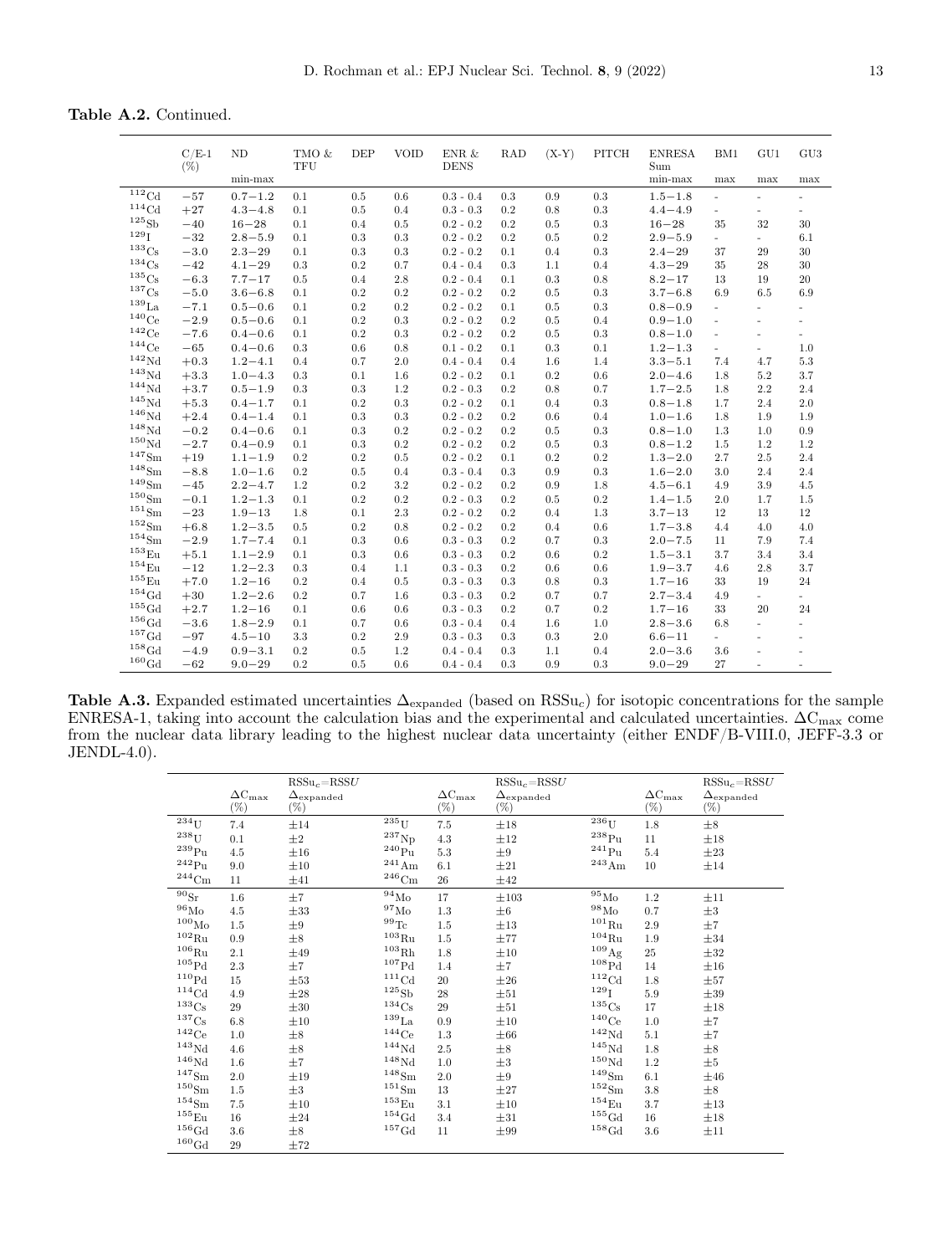<span id="page-13-0"></span>

| $\frac{1}{2}$<br>ļ                                                                   | $\leftarrow$ is due                                                                                                                  |                                |
|--------------------------------------------------------------------------------------|--------------------------------------------------------------------------------------------------------------------------------------|--------------------------------|
|                                                                                      |                                                                                                                                      |                                |
|                                                                                      |                                                                                                                                      |                                |
| L DNDDDQA 1<br>THE OTHER TO THOMAS WARRANT                                           |                                                                                                                                      |                                |
|                                                                                      |                                                                                                                                      |                                |
|                                                                                      | į                                                                                                                                    |                                |
|                                                                                      |                                                                                                                                      |                                |
|                                                                                      |                                                                                                                                      |                                |
|                                                                                      |                                                                                                                                      |                                |
|                                                                                      | $\frac{1}{2}$                                                                                                                        |                                |
|                                                                                      |                                                                                                                                      |                                |
|                                                                                      | へいく                                                                                                                                  |                                |
|                                                                                      |                                                                                                                                      |                                |
|                                                                                      | $\sim$ $\sqrt{2i}$ $\sim$ $\sim$ $i$ $\sim$ $i$ $\sim$ $i$ $\sim$ $i$ $\sim$ $i$ $\sim$ $i$<br>$\sim$ $\sim$ $\sim$<br>$\frac{1}{2}$ |                                |
| sidered in this study for the calculated decay heat at the end of irradiation of the | といいく                                                                                                                                 |                                |
|                                                                                      |                                                                                                                                      |                                |
|                                                                                      |                                                                                                                                      |                                |
|                                                                                      |                                                                                                                                      |                                |
|                                                                                      |                                                                                                                                      |                                |
|                                                                                      |                                                                                                                                      |                                |
|                                                                                      | 1. The $min - max$ of the sum (be)                                                                                                   |                                |
|                                                                                      |                                                                                                                                      |                                |
|                                                                                      | ĺ                                                                                                                                    |                                |
|                                                                                      | $\frac{1}{2}$ or $\frac{1}{2}$ and $\frac{1}{2}$ and $\frac{1}{2}$<br>nnle l                                                         |                                |
|                                                                                      |                                                                                                                                      |                                |
| $\cdots$ /0 (Or $1\sigma$ ) consider-                                                |                                                                                                                                      |                                |
|                                                                                      | $20 + 10 + 10$                                                                                                                       |                                |
|                                                                                      |                                                                                                                                      |                                |
|                                                                                      |                                                                                                                                      |                                |
| )<br>2<br>-<br>$\sim$ m $\sim$                                                       |                                                                                                                                      |                                |
|                                                                                      |                                                                                                                                      |                                |
|                                                                                      |                                                                                                                                      |                                |
|                                                                                      | $5 - 1$                                                                                                                              | 7                              |
| $\sim$ all up $\sim$                                                                 |                                                                                                                                      |                                |
|                                                                                      | in an in                                                                                                                             | contraction at a formation and |
|                                                                                      | l                                                                                                                                    |                                |
|                                                                                      |                                                                                                                                      | S<br>C<br>C<br>C               |
| ֞֓֡֓֓֓֓֓֓֓֓׆֡<br>֧֪֪                                                                 | Andoonia                                                                                                                             | i<br>1<br>1<br>1               |
|                                                                                      |                                                                                                                                      |                                |
| le A.4.                                                                              | ا<br>م                                                                                                                               |                                |
| į                                                                                    |                                                                                                                                      |                                |
|                                                                                      |                                                                                                                                      |                                |

| あいのののののの<br>あるののははあれののあおるのでかかれ。<br>おいのののののの                                    |                   | $+{\rm TFU^a}$ |                                  | RAD             | $\mathop{+} (X\text{-}\mathrm{X})^\mathrm{b}$<br>$+DBIN$<br><b>ENR</b> | DEP               | PITCH | $SumENRESA-1$<br>$min - max$                                    | $\operatorname{SumBM1-P}$<br>max | $Sum_{GU1}$<br>max | SumGU3<br>max           |
|--------------------------------------------------------------------------------|-------------------|----------------|----------------------------------|-----------------|------------------------------------------------------------------------|-------------------|-------|-----------------------------------------------------------------|----------------------------------|--------------------|-------------------------|
|                                                                                |                   |                |                                  |                 |                                                                        |                   |       | $\dot{\circ}$<br>$-2.0$                                         | ≌                                |                    |                         |
|                                                                                |                   |                |                                  |                 |                                                                        |                   |       | $0.8 - 3.7$<br>1.0-4.7                                          | $\frac{8}{1}$                    |                    |                         |
|                                                                                |                   |                |                                  |                 |                                                                        |                   |       |                                                                 | 2.3                              |                    |                         |
|                                                                                | 5.5               |                | angganggung<br>Ngonong           | $\Xi$ $\Xi$     |                                                                        | 55588999995555555 |       | 5.5<br>$1.1 - 5$                                                | 3.1                              |                    |                         |
|                                                                                | 5.8               |                |                                  |                 |                                                                        |                   |       | $1.4 - 5.8$                                                     | 4.5                              |                    |                         |
|                                                                                | 4.5               |                |                                  | Ξ               |                                                                        |                   |       | $1.5 - 4.5$                                                     |                                  |                    | 5.9                     |
|                                                                                | 3.6               |                |                                  |                 |                                                                        |                   |       | 3.6<br>$-9.1$                                                   | $3.\overline{5}$                 |                    | 4.5                     |
|                                                                                | 3.2               |                |                                  |                 |                                                                        |                   |       | 3.2<br>$1.7 - 3$                                                | 3.3                              | 3.3                | 3.2                     |
|                                                                                | 3.0               |                |                                  |                 |                                                                        |                   |       | $\overline{3}$ . 1<br>$1.9 -$                                   | 2.5                              | 2.9                | 2.8                     |
| n n n g r o g n n n g g g n<br>H H H H H G G G G G G H H<br>7573321190941 うっこう | $\frac{2.8}{2.6}$ |                |                                  | 33333           |                                                                        |                   |       | 2.9<br>Ċ                                                        | 2.1                              | 2.6                | 2.6                     |
|                                                                                |                   |                |                                  |                 |                                                                        |                   |       | 2.9<br>5<br>Ĵ<br>C                                              | 2.1                              | 2.8                | 2.6                     |
|                                                                                | 2.4               |                | $1.2$<br>$\_$ $\_$               | $\Xi$ $\Xi$     |                                                                        |                   |       | $\frac{1}{3}$<br>$\begin{array}{c} \end{array}$<br>7.<br>j<br>¢ | 2.2                              | 3.2                | 2.6                     |
|                                                                                | 2.6               |                |                                  |                 |                                                                        |                   |       | $-4.0$<br>$\infty$<br>က်                                        | 2.4                              | $\ddot{=}$         | 3.6                     |
|                                                                                | 2.5               |                |                                  | $\overline{55}$ |                                                                        |                   |       | $-4.1$<br>G<br>က်                                               | 2.3                              | 4.0                | $3.\overline{5}$        |
|                                                                                | 2.3               |                |                                  |                 |                                                                        |                   |       | 3.9<br>$\mathbf{\Omega}$<br>က်                                  | Ξ                                | 3.9                | 3.4                     |
|                                                                                | 3.0               |                |                                  |                 |                                                                        |                   |       | 3.9<br>${}^{\circ}$<br>¢                                        | Ξ                                | 3.3                | $\sim$                  |
|                                                                                | 2.8               |                | c c c n d d c<br>C c c c c c c c |                 |                                                                        |                   |       | 3.7<br>${}^{\circ}$<br>Ċ                                        | $\frac{6}{1}$                    | 3.2                | $\overline{\mathbf{c}}$ |
|                                                                                | 2.1               |                |                                  |                 |                                                                        |                   |       | N<br>ကဲ<br>${}^{\circ}$<br>Ċ                                    | $\frac{1}{2.0}$                  |                    | C.                      |
| ≌                                                                              | $^{24}$           |                | $\frac{8}{1}$                    |                 | Ξ                                                                      | 궁                 |       | ಣ<br>S<br>۵İ                                                    |                                  | r,<br>က်           | C.                      |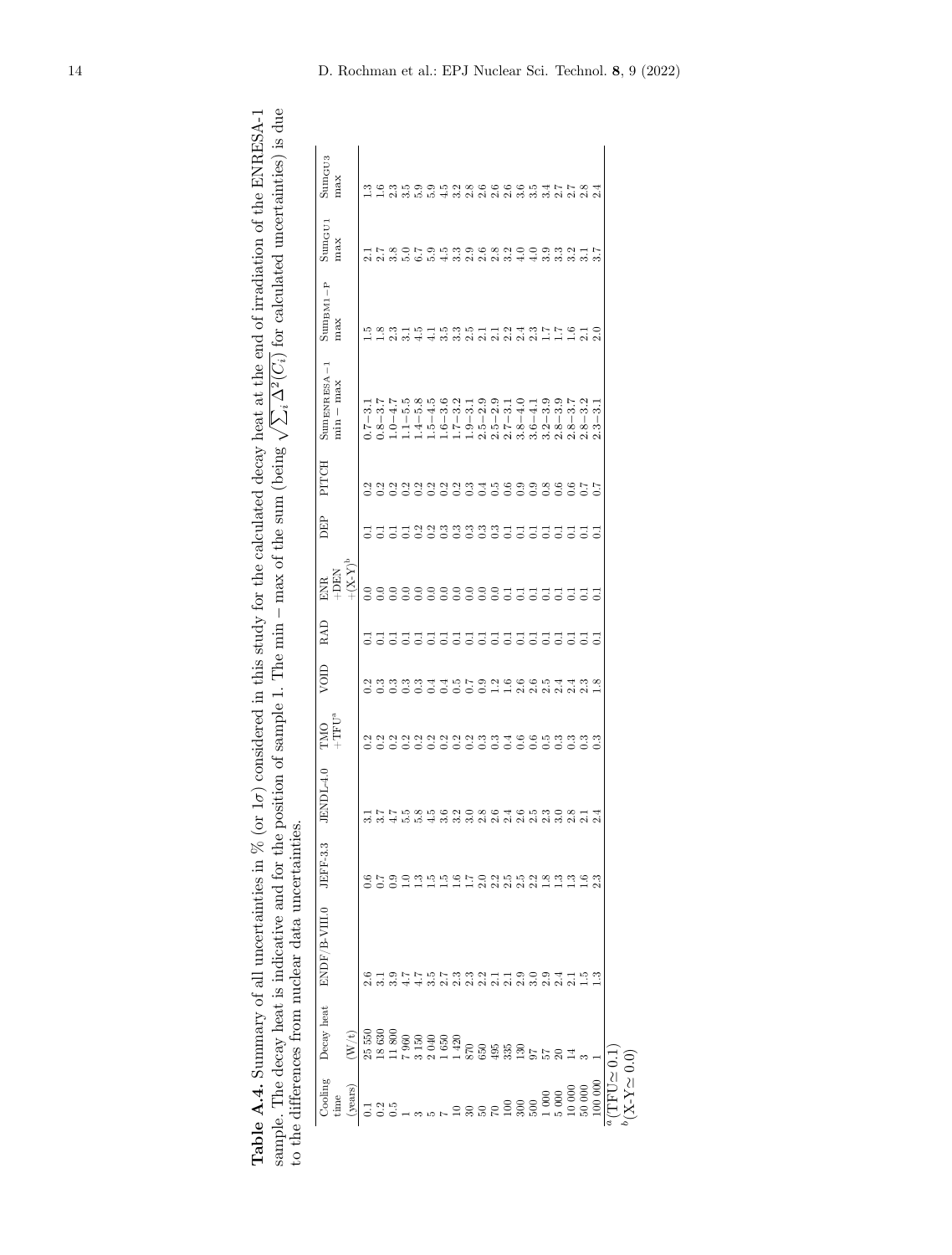<span id="page-14-16"></span>**Table A.5.** Expanded estimated uncertainties  $\Delta_{\text{expanded}}$  for the decay heat from the ENRESA-1 sample, taking into account the main calculation biases for isotopic concentrations from [Table A.3](#page-12-1) and calculated uncertainties from [Table A.4.](#page-13-0)  $\Delta C_{\text{max}}$  come from the nuclear data library leading to the highest nuclear data uncertainty (either ENDF/B-VIII.0, JEFF-3.3 or JENDL-4.0).

| Cooling | Decay            |        |                   |          |        |            | Bias due to |                     |                     |                    |                     | <b>Bias</b> |                      | $RSSu_c$                |
|---------|------------------|--------|-------------------|----------|--------|------------|-------------|---------------------|---------------------|--------------------|---------------------|-------------|----------------------|-------------------------|
| time    | $_{\text{heat}}$ | 106Rh  | 134C <sub>S</sub> | $244$ Cm | 90Y    | $^{238}Pu$ | $^{241}$ Am | $^{240}\mathrm{Pu}$ | $^{239}\mathrm{Pu}$ | $234$ <sub>U</sub> | $^{237}\mathrm{Np}$ | Sum         | $\Delta C_{\rm max}$ | $\Delta_{\rm expanded}$ |
| (years) | (W/t)            | $(\%)$ | $(\%)$            | $(\%)$   | $(\%)$ | $(\%)$     | $(\%)$      | $(\%)$              | $(\%)$              | $(\%)$             | $(\%)$              | $(\%)$      | $(\%)$               | $(\%)$                  |
| 0.1     | 25 550           | $-8.1$ | $-3.8$            | $+0.6$   | $-0.1$ |            |             |                     |                     |                    |                     | $-11$       | 3.1                  | ±11                     |
| 0.2     | 18 630           | $-8.6$ | $-4.7$            | $+0.8$   | $-0.1$ |            |             |                     |                     |                    |                     | $-13$       | 3.7                  | $\pm 13$                |
| 0.5     | 11 800           | $-10$  | $-6.1$            | $+1.1$   | $-0.2$ |            |             |                     |                     |                    |                     | $-15$       | 4.7                  | $\pm 16$                |
|         | 7 9 6 0          | $-10$  | $-7.3$            | $+1.5$   | $-0.2$ | $-0.3$     |             |                     |                     |                    |                     | $-16$       | 5.5                  | ±17                     |
| 3       | 3 1 5 0          | $-5.1$ | $-7.3$            | $+1.8$   | $-0.5$ | $-0.5$     | $-0.2$      |                     |                     |                    |                     | $-12$       | 5.8                  | $\pm 13$                |
| 5       | 2 0 4 0          | $-1.7$ | $-5.0$            | $+3.3$   | $-0.6$ | $-0.1$     | $-0.4$      |                     |                     |                    |                     | $-4.5$      | 4.5                  | $\pm 6.3$               |
|         | 1650             | $-0.6$ | $-3.0$            | $+3.6$   | $-0.6$ |            | $-0.5$      |                     |                     |                    |                     | $-1.9$      | 3.6                  | $\pm 4.1$               |
| 10      | 1 4 2 0          | $-0.1$ | $-1.2$            | $+3.7$   | $-0.7$ |            | $-0.7$      |                     |                     |                    |                     | $+1.0$      | 3.2                  | $\pm 3.3$               |
| 30      | 870              |        |                   | $+2.5$   | $-0.6$ |            | $-2.0$      |                     |                     |                    |                     | $-0.1$      | 3.1                  | $\pm 3.1$               |
| 50      | 650              |        |                   | $+1.7$   | $-0.6$ |            | $-3.1$      |                     |                     |                    |                     | $-2.0$      | 2.9                  | $\pm 3.5$               |
| 70      | 495              |        |                   | $+0.6$   | $-0.4$ |            | $-4.0$      |                     |                     |                    |                     | $-3.8$      | 2.9                  | $\pm 4.8$               |
| 100     | 335              |        |                   | $+0.5$   | $-0.3$ |            | $-6.2$      |                     | $-0.3$              |                    |                     | $-6.5$      | 3.1                  | ±7.2                    |
| 300     | 130              |        |                   |          |        |            | $-11$       |                     | $-0.6$              |                    |                     | $-12$       | 4.0                  | $\pm 13$                |
| 500     | 97               |        |                   |          |        |            | $-12$       | $+0.2$              | $-0.9$              |                    |                     | $-13$       | 4.1                  | $\pm 14$                |
| 1 0 0 0 | 57               |        |                   |          |        |            | $-8.8$      | $+0.2$              | $-1.4$              |                    |                     | $-10$       | 3.9                  | $\pm 11$                |
| 5 000   | 20               |        |                   |          |        |            | $-0.1$      | $+0.2$              | $-2.6$              |                    |                     | $-2.5$      | 3.9                  | $\pm 4.6$               |
| 10 000  | 14               |        |                   |          |        |            |             |                     | $-2.0$              |                    |                     | $-2.0$      | 3.7                  | $\pm 4.2$               |
| 50 000  | 3                |        |                   |          |        |            |             |                     | $-2.6$              | $+0.3$             | $-0.1$              | $-2.4$      | 3.2                  | $\pm 4.0$               |
| 100 000 | 1                |        |                   |          |        |            |             |                     | $-2.3$              | $+0.6$             | $-0.3$              | $-2.0$      | 3.1                  | $\pm 3.7$               |

# **References**

- <span id="page-14-0"></span>1. J. Rhodes, K. Smith, D. Lee, CASMO-5 development and applications, in *Proceedings of the PHYSOR-2006 conference, ANS Topical Meeting on Reactor Physics, Vancouver, BC, Canada, September 10–14, Vancouver, BC, Canada, September 10-14* (2006), p. B144
- <span id="page-14-1"></span>2. U. Mertyurek, M.W. Francis, I.C. Gauld, SCALE 5 Analysis of BWR Spent Nuclear Fuel Isotopic Compositions for Safety Studies, Oak Ridge National Laboratory Report, ORNL/TM-2010/286 (2010)
- <span id="page-14-2"></span>3. D. Rochman, A. Vasiliev, H. Ferroukhi, M. Hursin, Analysis for the ARIANE GU1 sample: nuclide inventory and decay heat, Ann. Nucl. Energy **160**, 108359 (2021)
- 4. D. Rochman, A. Vasiliev, H. Ferroukhi, M. Hursin, R. Ichou, J. Taforeau, T. Simeonov, Analysis for the ARIANE GU3 sample: nuclide inventory and decay heat, EPJ Nuclear Sci. Technol. **7**, 14 (2021)
- <span id="page-14-3"></span>5. D. Rochman, A. Vasiliev, H. Ferroukhi, M. Hursin, Analysis for the ARIANE BM1 and BM3 samples: nuclide inventory and decay heat, EPJ Nuclear Sci. Technol **7**, 18 (2021)
- <span id="page-14-4"></span>6. H.J. Smith, I.C. Gauld, U. Mertyurek, Analysis of Experimental Data for High Burnup BWR Spent Fuel Isotopic Validation – SVEA-96 and GE14 Assembly Designs, Oak Ridge National Laboratory report NUREG/CR-7162, ORNL/TM-2013/18 (2013)
- <span id="page-14-12"></span>7. I.C. Gauld, U. Mertyurek, Validation of BWR spent nuclear fuel isotopic predictions with applications to burnup credit, Nucl. Eng. Des. **345**, 110 (2019)
- <span id="page-14-5"></span>8. C. Alejano, J.M. Conde, M. Quecedo, M. Lloret, J.A. Gago, P. Zuloaga, F.J. Fernàndez, PWR and BWR Fuel Assay Data Measurements, International Workshop on Advances in Applications of Burnup Credit for Spent Fuel Storage, Transport, Reprocessing and Disposition, Córdoba, Spain (October 2009)
- <span id="page-14-6"></span>9. European Joint Programme on Radioactive Waste Management, EU H2020-Euratom-1.2 program, Grant agreement ID: 847593, <https://cordis.europa.eu/project/id/847593>
- <span id="page-14-7"></span>10. A, Munoz, Specification of measured isotopic concentrations of BWR Spent Fuel, October 26, 2020, ENRESA report INF-TD-010032 Revision 1
- <span id="page-14-8"></span>11. J.M. Conde, C. Alejano, J.M. Rey, Nuclear fuel research activities of the Consejo de Seguridad Nuclear, Top Fuel 2006, International Meeting on LWR fuel Performance Nuclear Fuel: Addressing the Future, 22-26 October 2006 Salamanca, Spain, p. 107, [https://euronuclear.info/events/](https://euronuclear.info/events/topfuel/transactions/Topfuel-Technical-Session.pdf) [topfuel/transactions/Topfuel-Technical-Session.pdf](https://euronuclear.info/events/topfuel/transactions/Topfuel-Technical-Session.pdf)
- <span id="page-14-10"></span>12. I.C. Gauld, U. Mertyurek, Margins for Uncertainty in the Predicted Spent Fuel Isotopic Inventories for BWR Burnup Credit, Oak Ridge National Laboratory report, NUREG/CR-7251 and ORNL/TM-2018/782 (2018)
- <span id="page-14-9"></span>13. J.S. Martinez, B.J. Ade, S.M. Bowman, I.C. Gauld, G. Ilas, W.J. Marshall, Impact of modeling choices and inventory and in-cask criticality calculations for Forsmark 3 BWR Spent Fuel, International conference on nuclear criticality safety, ICNC 2015, Charlotte, NC, USA, 13–17 September 2015, p. 14
- <span id="page-14-11"></span>14. D.E. Mueller, S.M. Bowman, W.J. Marshall, J.M. Scaglione, Review and Prioritization of Technical Issues Related to Burnup Credit for BWR Fuel, U.S. Nuclear Regulatory Commission, February 1973, NUREG/CR-7158 and ORNL/TM-2012/261
- <span id="page-14-13"></span>15. E.L. Georgieva, J. Hykes, R.M. Ferrer, J. Rhodes, CASMO5 isotopic comparison to the ARIANE mixed-oxide pressurized water spent fuel measurements, in *Proceedings of the PHYSOR 2018 conference: Reactor Physics paving the way towards more efficient systems, Cancun, Mexico, April 22–26, 2018* (2018), p. 1171.
- <span id="page-14-14"></span>16. M. Brovchenko, J. Taforeau, Pin power calculation scheme for reactor pressure vessel fast neutron fluence estimation, EPJ Web Confer. **247**, 02029 (2021)
- <span id="page-14-15"></span>17. J. Li, D. Rochman, A. Vasiliev, H. Ferroukhi, J. Herrero, A. Pautz, M. Seidl, D. Janin, Bowing effects on isotopic concentrations for simplified PWR assemblies and full cores, Ann. Nucl. Energy **110**, 547 (2017)